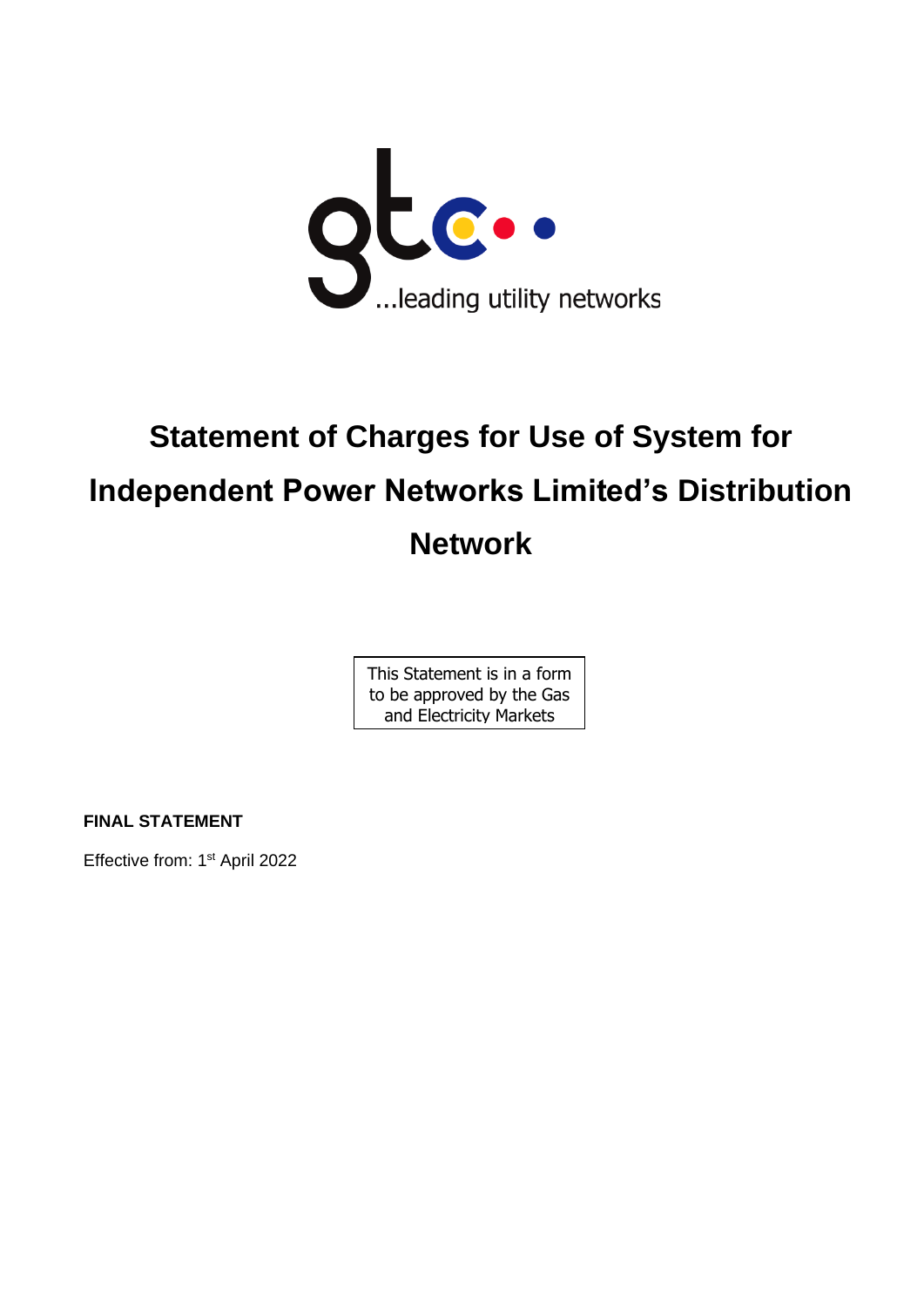## **Version Control**

| Version | Date         | Description of version and any changes made |
|---------|--------------|---------------------------------------------|
| ∣ 1.0   | January 2022 | <b>Published Final</b>                      |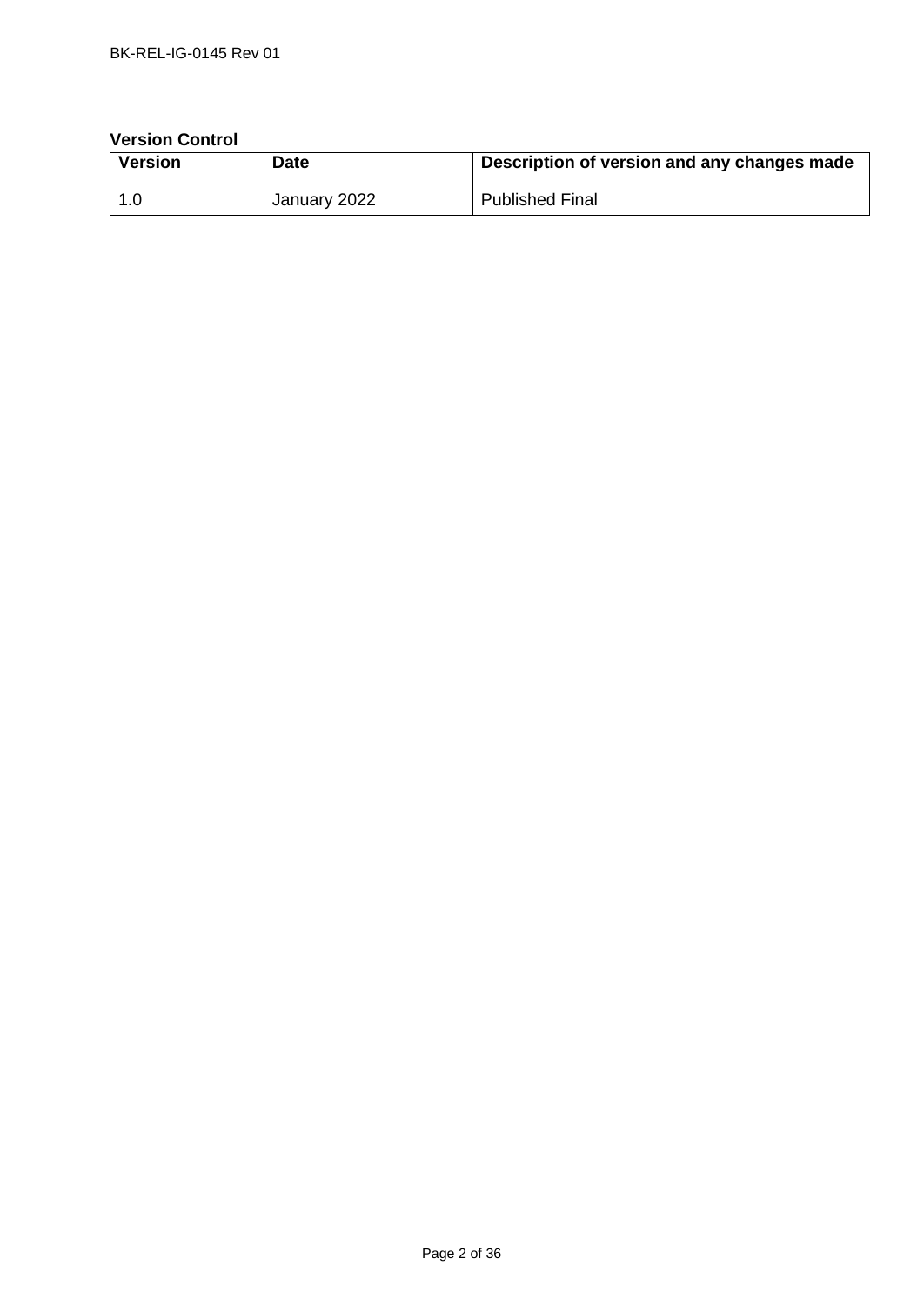# **CONTENTS**

| $\mathbf{1}$ . |                                                          |  |
|----------------|----------------------------------------------------------|--|
|                |                                                          |  |
|                |                                                          |  |
| 2.             |                                                          |  |
|                |                                                          |  |
|                |                                                          |  |
|                |                                                          |  |
|                |                                                          |  |
|                |                                                          |  |
|                |                                                          |  |
|                |                                                          |  |
|                |                                                          |  |
|                |                                                          |  |
|                |                                                          |  |
|                |                                                          |  |
|                |                                                          |  |
|                |                                                          |  |
|                |                                                          |  |
|                |                                                          |  |
|                |                                                          |  |
|                |                                                          |  |
|                |                                                          |  |
|                |                                                          |  |
|                |                                                          |  |
|                |                                                          |  |
|                |                                                          |  |
|                |                                                          |  |
|                |                                                          |  |
|                |                                                          |  |
|                |                                                          |  |
| 3.             | SCHEDULE OF CHARGES FOR USE OF THE DISTRIBUTION SYSTEM17 |  |
| 4.             |                                                          |  |
|                |                                                          |  |
|                |                                                          |  |
|                |                                                          |  |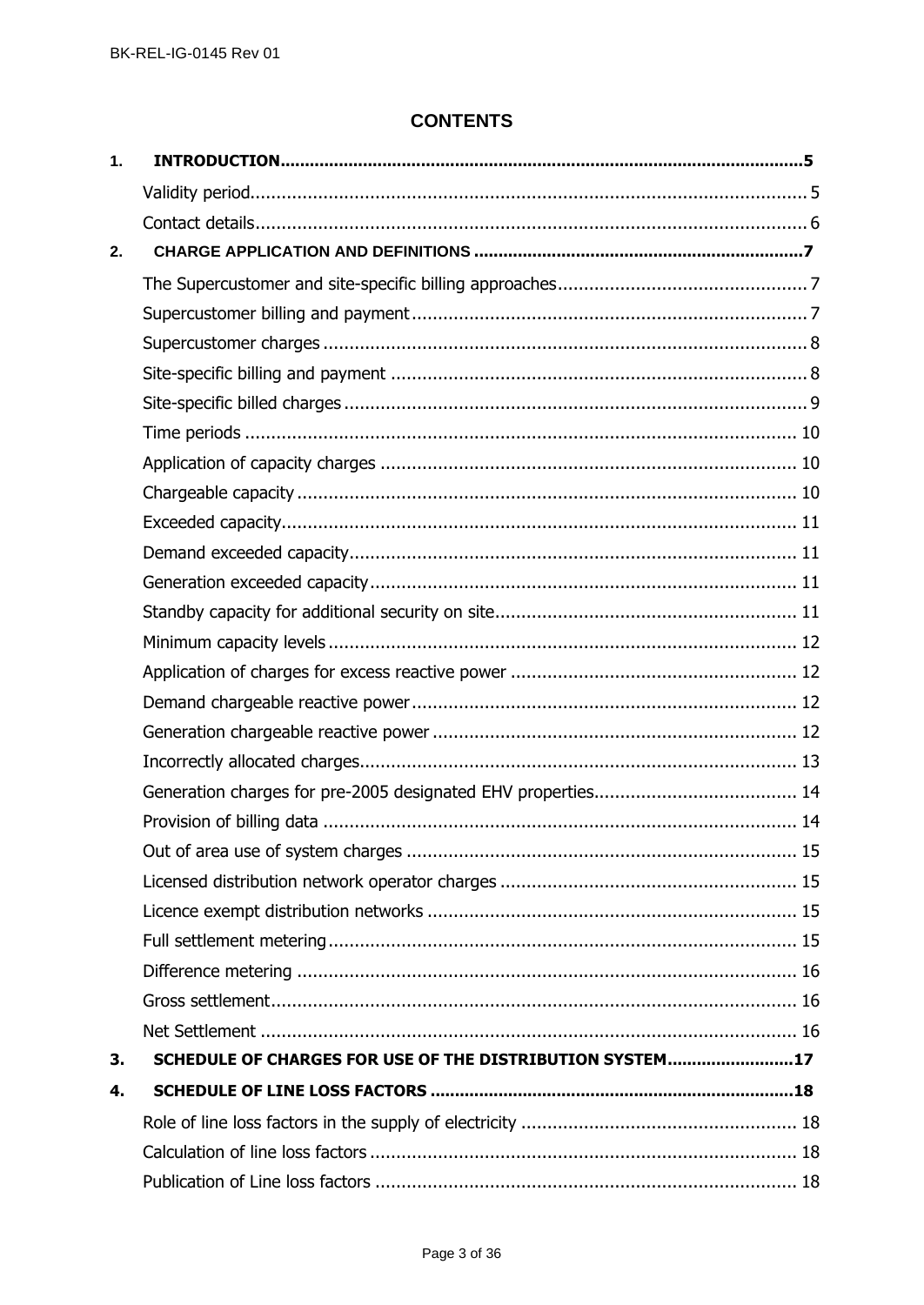| 5. |                                                                                                                                                                 |
|----|-----------------------------------------------------------------------------------------------------------------------------------------------------------------|
|    |                                                                                                                                                                 |
|    |                                                                                                                                                                 |
|    |                                                                                                                                                                 |
|    |                                                                                                                                                                 |
| 6. |                                                                                                                                                                 |
| 7. |                                                                                                                                                                 |
| 8. | CHARGES FOR ELECTRICAL PLANT PROVIDED ANCILLARY TO THE GRANT OF USE OF                                                                                          |
| 9. | SCHEDULE OF FIXED ADDERS TO RECOVER SUPPLIER OF LAST RESORT AND                                                                                                 |
|    |                                                                                                                                                                 |
|    |                                                                                                                                                                 |
|    |                                                                                                                                                                 |
|    |                                                                                                                                                                 |
|    |                                                                                                                                                                 |
|    |                                                                                                                                                                 |
|    |                                                                                                                                                                 |
|    |                                                                                                                                                                 |
|    |                                                                                                                                                                 |
|    |                                                                                                                                                                 |
|    |                                                                                                                                                                 |
|    | Annex 1 - Schedule of Charges for use of the Distribution System by LV and HV Designated                                                                        |
|    | Annex 2 - Schedule of Charges for use of the Distribution System by Designated EHV Properties<br>(including LDNOs with Designated EHV Properties/end-users). 36 |
|    | Annex 3 - Schedule of Charges for use of the Distribution System to Preserved/Additional LLFC                                                                   |
|    |                                                                                                                                                                 |
|    |                                                                                                                                                                 |
|    |                                                                                                                                                                 |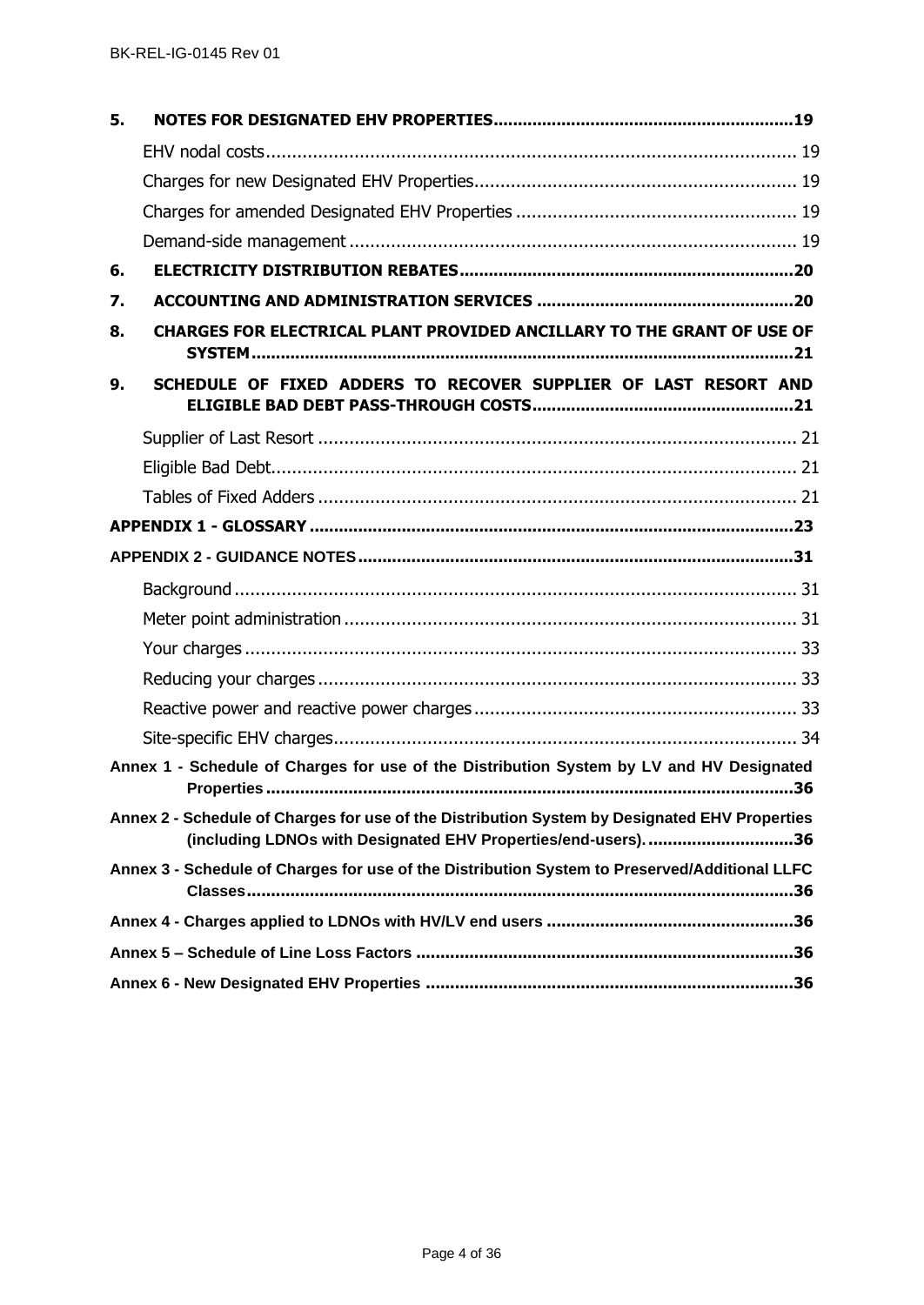# <span id="page-4-0"></span>**1. INTRODUCTION**

- 1.1 This statement tells you about our charges and the reasons behind them. It has been prepared consistent with Standard Licence Condition 14 of our Electricity Distribution Licence. The main purpose of this statement is to provide our schedule of charges<sup>1</sup> for the use of our Distribution System and to provide the schedule of Line Loss Factors<sup>2</sup> that should be applied in Settlement to account for losses from the Distribution System. We have also included guidance notes in Appendix 2 to help improve your understanding of the charges we apply.
- 1.2 Within this statement we use terms such as 'Users' and 'Customers' as well as other terms which are identified with initial capitalisation. These terms are defined in the glossary.
- 1.3 The charges in this statement replicate those published by the DNOs where the latter have been calculated using the Common Distribution Charging Methodology (CDCM) for Low Voltage and High Voltage (LV and HV) Designated Properties. Charges for any Designated EHV Properties connected to the IPNL network will be calculated using the IPNL EHV Charging Methodology. At the date of publication IPNL has no Designated EHV properties.
- 1.4 Separate charges are calculated depending on the characteristics of the connection and whether the use of the Distribution System is for demand or generation purposes. Where a generation connection is seen to support the Distribution System the charges will be negative and the Supplier will receive credits for exported energy.
- 1.5 The application of charges to premises can usually be referenced using the Line Loss Factor Class (LLFC) contained in the charge tables. Further information on how to identify and calculate the charge that will apply for your premise is provided in the guidance notes in Appendix 2.
- 1.6 All charges in this statement are shown **exclusive** of VAT. Invoices will include VAT at the applicable rate.
- 1.7 The annexes that form part of this statement are also available in spreadsheet format. This spreadsheet contains supplementary information used for charging purposes and a simple model to assist you to calculate charges. This spreadsheet can be downloaded from

<http://www.gtc-uk.co.uk/about-us/our-regulated-businesses>.

## <span id="page-4-1"></span>**Validity period**

- 1.8 This charging statement is valid for services provided from the effective date stated on the front of the statement and remains valid until updated by a revised version or superseded by a statement with a later effective date.
- 1.9 When using this charging statement care should be taken to ensure that the relevant statement or statements covering the period that is of interest are used.

<sup>&</sup>lt;sup>1</sup> Charges can be positive or negative.

<sup>&</sup>lt;sup>2</sup> Known as Adjustment Factors in the Distribution Licence and commonly referred to as Loss Adjustment Factors. The schedule of Line Loss Factors will be provided in a revised statement shortly after the Line Loss Factors for the relevant year have been successfully audited by Elexon.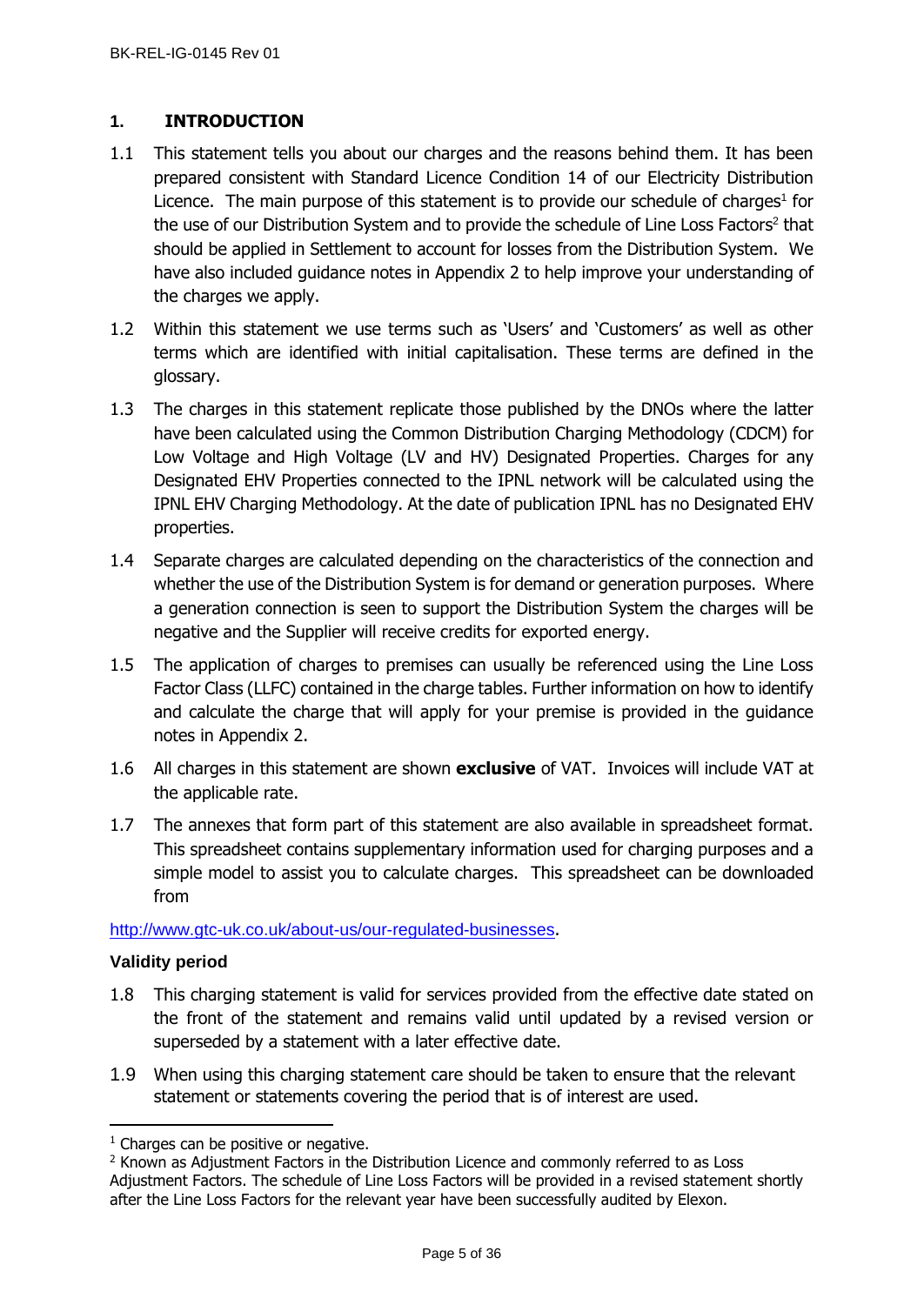1.10 Notice of any revision to the statement will be provided to Users of our Distribution System. The latest statements can be downloaded from [http://www.gtc-uk.co.uk/about-us/our-regulated-businesses.](http://www.gtc-uk.co.uk/about-us/our-regulated-businesses)

#### <span id="page-5-0"></span>**Contact details**

1.11 If you have any questions about this statement please initially contact us at this address:

**Regulation** GTC Infrastructure Ltd Synergy House Woolpit Business Park Woolpit Bury St Edmunds IP30 9UP [regulatory@gtc-uk.co.uk](mailto:regulatory@gtc-uk.co.uk) 01359 243251

1.12 All enquiries regarding tariffs should be addressed to:

| Finance Revenue               |
|-------------------------------|
| <b>GTC Infrastructure Ltd</b> |
| <b>Synergy House</b>          |
| <b>Woolpit Business Park</b>  |
| Woolpit                       |
| <b>Bury St Edmunds</b>        |
| <b>IP30 9UP</b>               |
| Finance.Revenue@gtc-uk.co.uk  |

1.13 All enquiries regarding connection agreements and changes to maximum capacities should be addressed to:

MPAN Requests GTC Infrastructure Ltd Synergy House Woolpit Business Park Woolpit Bury St Edmunds IP30 9UP [MPAN.Requests@gtc-uk.co.uk](file:///C:/Users/neil.brinkley/AppData/Local/Microsoft/Windows/INetCache/Content.Outlook/G1I01KIK/MPAN.Requests@gtc-uk.co.uk)

1.14 For all other queries please initially contact our general enquiries telephone number: 01359 240363 lines are open 08:00 - 17:00 Monday to Friday.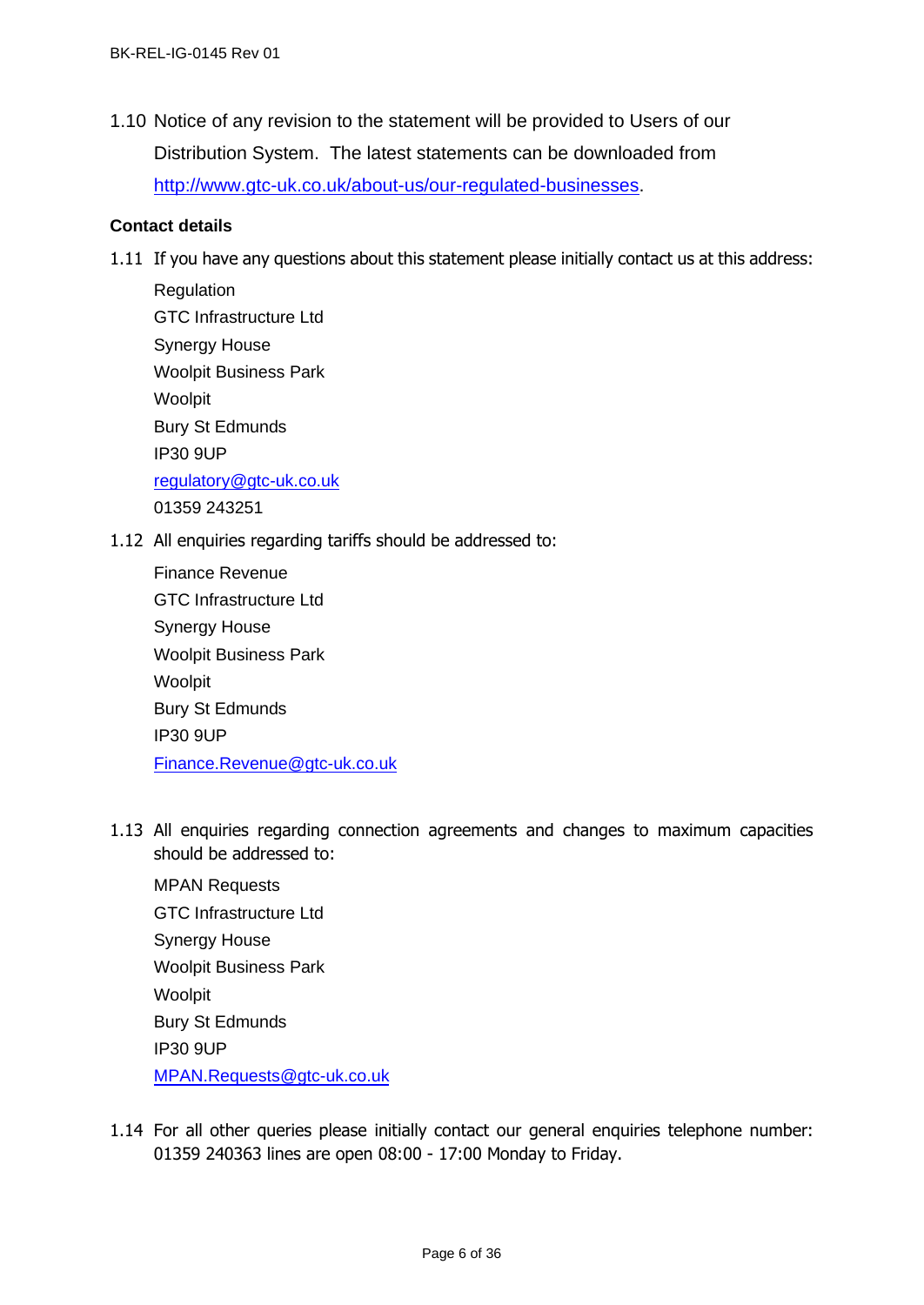## <span id="page-6-0"></span>**2. CHARGE APPLICATION AND DEFINITIONS**

2.1 The following section details how the charges in this statement are applied and billed to Users of our Distribution System.

## <span id="page-6-1"></span>**The Supercustomer and site-specific billing approaches**

- 2.2 We utilise two billing approaches depending on the type of metering data received:
	- The 'Supercustomer' approach for Customers for whom we receive aggregated consumption through settlement; and
	- The 'Site-specific' approach for Customers for whom we receive site-specific consumption data through settlement
- 2.3 We receive aggregated consumption data through settlement for:
	- Domestic and non-domestic Customers for whom Non-Half Hourly (NHH) metering data is used in Settlement (i.e. Customers with MPANs which are registered to Measurement Class A);
	- Customers which are unmetered and are not settled as pseudo Half Hourly (HH) metered (i.e. Customers with MPANs which are registered to Measurement Class B);
	- Domestic Customers for whom HH metering data is used in Settlement (i.e. Customers with MPANs which are registered to Measurement Class F); and
	- Non-domestic for whom HH metering data is used in Settlement and which have whole current (WC) metering (i.e. Customers with MPANs which are registered to Measurement Class G).
- 2.4 We receive site-specific consumption data through Settlement for:
	- Customers for whom HH metering data is used in Settlement and which have current transformer (CT) metering (i.e. Customers with MPANs which are registered to Measurement Class C or E); and
	- Customers which are unmetered and settled as pseudo HH metered (i.e. Customers with MPANs which are registered to Measurement Class D)

## <span id="page-6-2"></span>**Supercustomer billing and payment**

- 2.5 The Supercustomer approach makes use of aggregated data obtained from Suppliers using the 'Aggregated Distribution Use of System (DUoS) Report' data flow.
- 2.6 Invoices are calculated on a periodic basis and sent to each User for whom we transport electricity through our Distribution System. Invoices are reconciled over a period of approximately 14 months to reflect later and more accurate consumption figures.
- 2.7 The charges are applied on the basis of the LLFC assigned to the MPAN, and the units (or kWhs) consumed within the time periods specified in this statement. These time periods are not the same as those indicated by the Time Pattern Regime (TPR) assigned to the Standard Settlement Configuration (SSC). All LLFCs are assigned at our sole discretion, based on the tariff application rules set out in the appropriate charging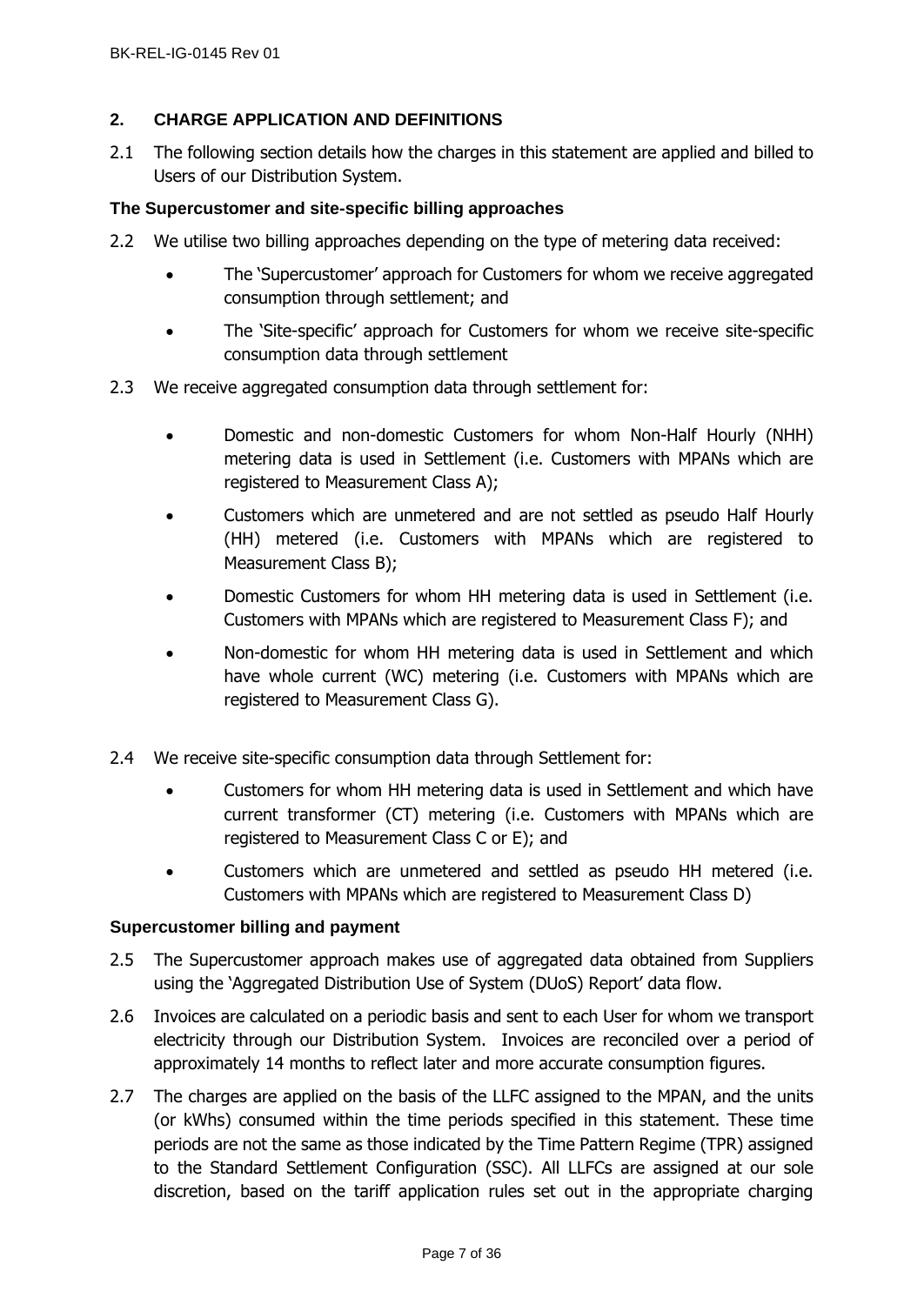methodology or elsewhere in this statement. Please refer to the section, '[Incorrectly](#page-12-0)  [Allocated Charges'](#page-12-0) if you believe the allocated LLFC or tariff is incorrect.

## <span id="page-7-0"></span>**Supercustomer charges**

- 2.12 Supercustomer charges include the following components:
	- a fixed charge pence/MPAN/day; there will be only one fixed charge applied to each MPAN; and
	- unit charges, pence/kilowatt-hour (kWh); three unit charges will apply depending on the time of day and the type of tariff for which the MPAN is registered.
	- Users who wish to supply electricity to Customers for whom we receive aggregated data through Settlement (see paragraph 2.3) will be allocated the relevant charge structure set out in Annex 1.
- 2.13 Identification of the appropriate charge can be made by cross-reference to the LLFC.
- 2.14 Valid Settlement Profile Class (PC)/ Standard Settlement Configuration (SSC)/Meter Timeswitch Code (MTC) combinations for LLFCs where the metering system is Measurement Class A or B are detailed in Market Domain Data (MDD).
- 2.15 Where an MPAN has an invalid Settlement combination, the 'Domestic Aggregated with Residual' fixed and unit charges will be applied as default until the invalid combination is corrected. Where there are multiple SSC/TPR combinations, the default 'Domestic Aggregated with Residual' fixed and unit charges will be applied for each invalid SSC/TPR combination.
- 2.16 The 'Domestic Aggregated (related MPAN)' and 'Non-Domestic Aggregated (related MPAN)' charges are supplementary to their respective primary MPAN charge.

## <span id="page-7-1"></span>**Site-specific billing and payment**

- 2.17 The site-specific billing and payment approach makes use of HH metering data at premises level received through Settlement.
- 2.18 Invoices are calculated on a periodic basis and sent to each User for whom we transport electricity through our Distribution System. Where an account is based on estimated data, the account shall be subject to any adjustment that may be necessary following the receipt of actual data from the User.
- 2.19 The charges are applied on the basis of the LLFCs assigned to the MPAN (or the (MSID) for Central Volume Allocation (CVA) sites), and the units consumed within the time periods specified in this statement. Where MPANs have not been associated, for example when multiple points of connection fed from different sources are used for a single site, the relevant number of fixed charges will be applied.
- 2.20 All LLFCs/GSP groups are assigned at our sole discretion based on the tariff application rules set out in the appropriate charging methodology or elsewhere in this statement. Please refer to the section "Incorrectly Allocated Charges" if you believe the allocated LLFC/GSP group or tariff is incorrect. Where an incorrectly applied LLFC or GSP group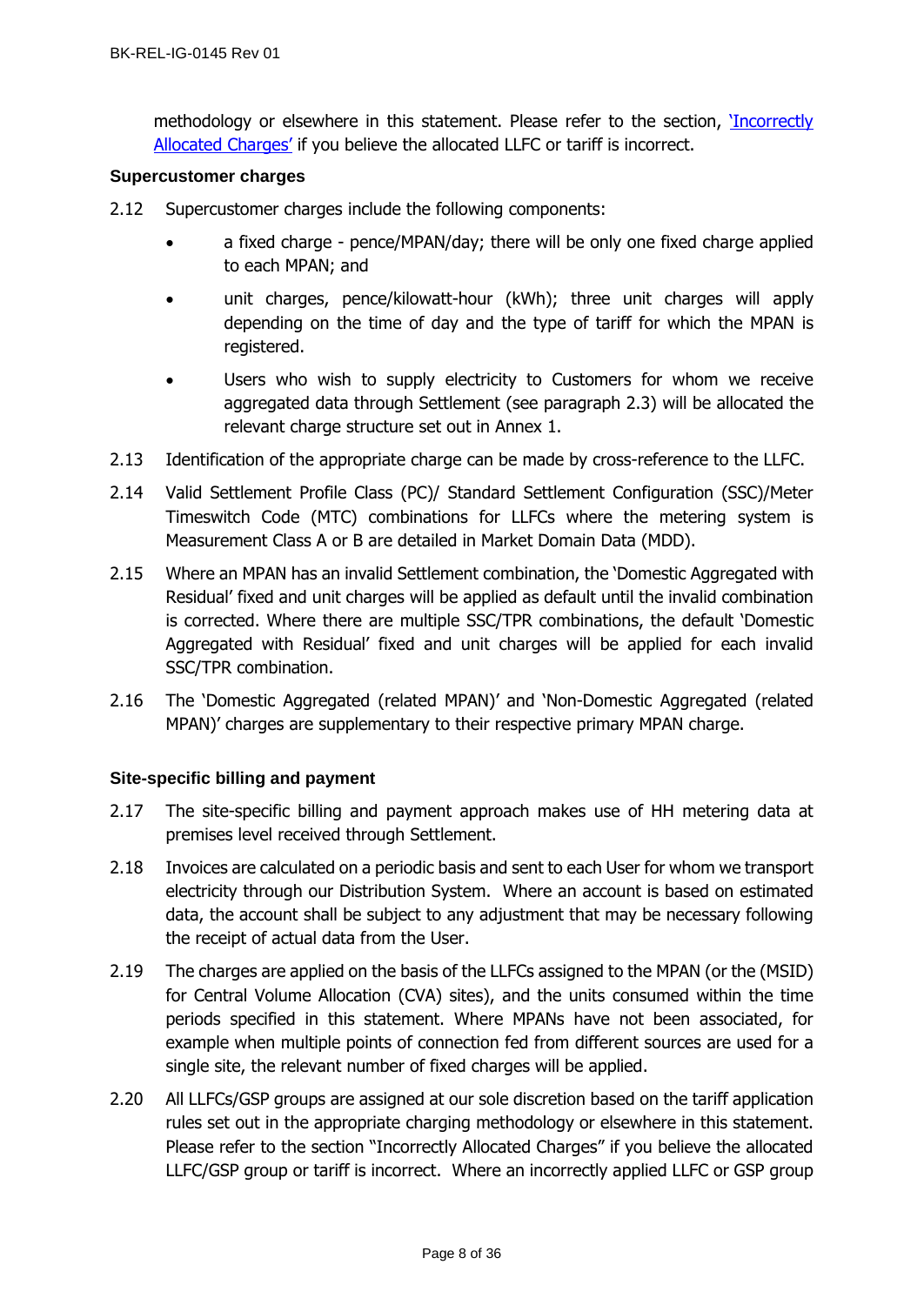is identified, we may at our sole discretion apply the correct LLFC/GSP group and/or charges.

## <span id="page-8-0"></span>**Site-specific billed charges**

- 2.21 Site-specific billed charges for LV and HV Designated Properties may include the following components:
	- a fixed charge pence/MPAN/day or pence/MSID/day;
	- a capacity charge, pence/kilovolt-ampere (kVA)/day, for Maximum Import Capacity (MIC) and/or Maximum Export Capacity (MEC);
	- an excess capacity charge, pence/kVA/day, if a site exceeds its MIC and/or MEC;
	- three unit charges, pence/kWh, depending on the time of day and the type of tariff for which the MPAN is registered; and
	- a reactive power charge, pence/kilovolt-ampere reactive hour (kVArh), for each unit in excess of the reactive charge threshold.
- 2.22 Users who wish to supply electricity to customers for whom we receive site-specific data through Settlement (see paragraph 2.4.) will be allocated the relevant charge structure dependent upon the voltage and location of the Metering Point.
- 2.23 Fixed charges are generally levied on a pence per MPAN/MSID per day basis. Where two or more HH MPANs/MSIDs are located at the same point of connection (as identified in the Connection Agreement), with the same LLFC, and registered to the same Supplier, only one daily fixed charge will be applied.
- 2.24 LV and HV Designated Properties will be charged in accordance with the CDCM and allocated the relevant charge structure set out in Annex 1.
- 2.25 Designated EHV Properties will be charged in accordance with Independent Power Network's EHV Charging Methodology and allocated the relevant charge structure set out in Annex 2.
- 2.26 Where LV and HV Designated Properties or Designated EHV Properties have more than one point of connection (as identified in the Connection Agreement) then separate charges will be applied to each point of connection.

## **Components of Charges**

## *Residual Charging Bands*

- 2.27 Fixed Charges, representing Residual charges to be recovered by DNOs, are applied to Final Demand Sites on a banded basis, with all sites in a given charge band receiving the same residual charge. Domestic customers have a single charging band.
- 2.28 There are four non-domestic charging bands for each of the following groups:
	- Designated Properties connected at LV, billing with no MIC;
	- Designated Properties connected at LV, billing with MIC;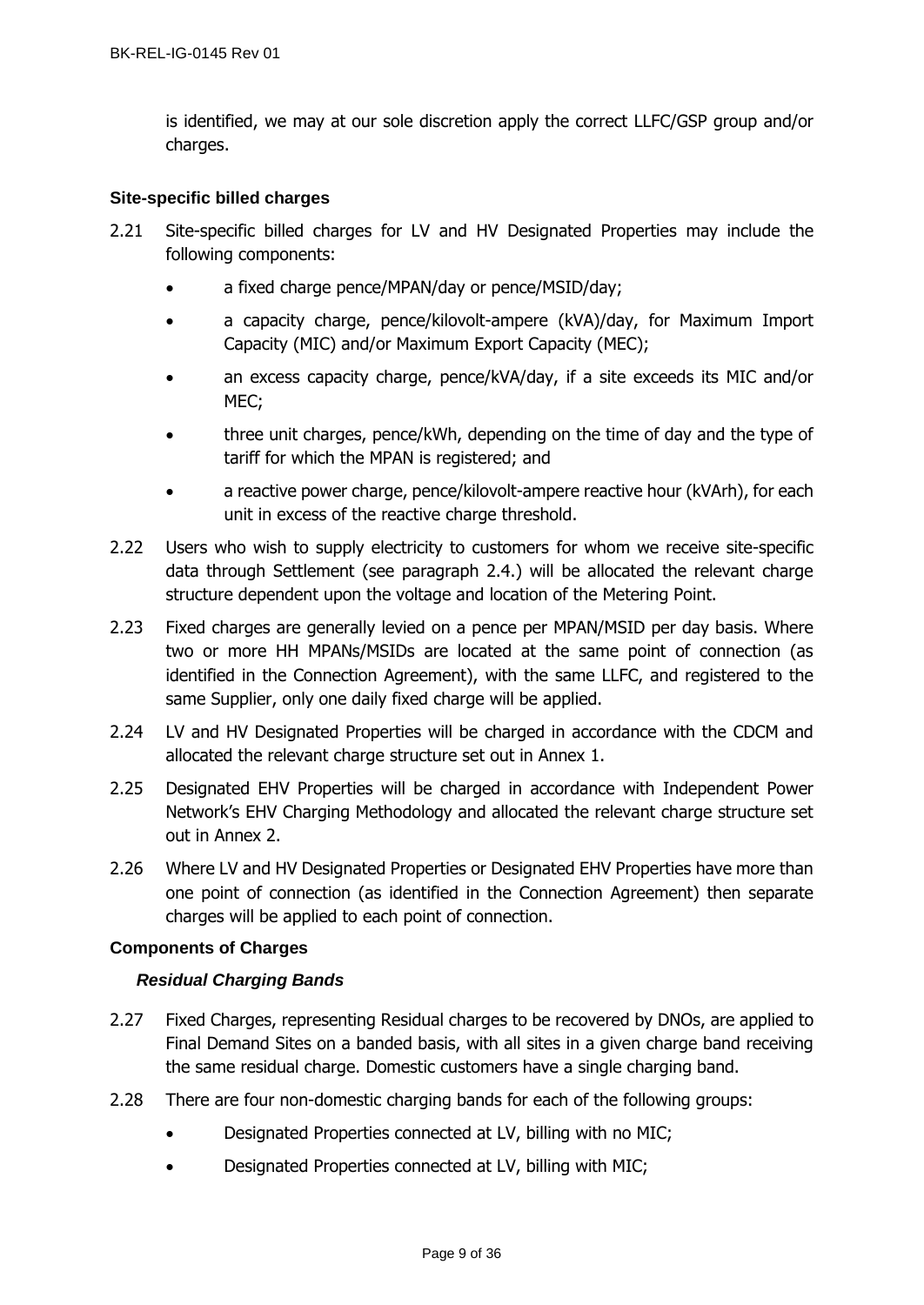- Designated Properties connected at HV; and
- Designated EHV Properties.
- 2.29 The residual charging band boundaries are calculated nationally based upon data from all LDNOs. The method and timing for calculating the residual charging band boundaries and the method and timing for allocating customers into the residual charging bands are set out in Schedule 32 of DCUSA.
- 2.30 All Non-Final Demand Sites must submit a valid certificate, as described in Section 10, and upon receipt of a valid certificate will be allocated to the relevant No Residual tariff.

## <span id="page-9-0"></span>**Time periods**

- 2.31 The time periods for the application of unit charges to metered LV and HV Designated Properties are detailed in Annex 1. If the incumbent DNO has issued a notice to change time Bands, we will replicate such changes in our time bands. The details are set out in Annex 1.
- 2.32 The time periods for the application of unit charges to Unmetered Supply Exit Points are detailed in Annex 1. If the incumbent DNO has issued a notice to change time bands, we will replicate such changes in our time bands. The details are set out in Annex 1.
- 2.33 The time periods for the application of unit charges to Designated EHV Properties are detailed in Annex 2. If the incumbent DNO has issued a notice to change time Bands, we will replicate such changes in our time bands. The details are set out in Annex 2.

## <span id="page-9-1"></span>**Application of capacity charges**

2.34 The following sections explain the application of capacity charges and exceeded capacity charges.

## <span id="page-9-2"></span>**Chargeable capacity**

- 2.35 The chargeable capacity is, for each billing period, the MIC/MEC, as detailed below.
- 2.36 The MIC/MEC will be agreed with us at the time of connection or pursuant to a later change in requirements. Following such an agreement (be it at the time of connection or later) no reduction in MIC/MEC will be allowed for a 12 month period.
- 2.37 Reductions to the MIC/MEC may only be permitted once in a 12 month period. Where MIC/MEC is reduced the new lower level will be agreed with reference to the level of the customer's maximum import and/or export demand respectively. The new MIC/MEC will be applied from the start of the next billing period after the date that the request was received. It should be noted that, where a new lower level is agreed, the original capacity may not be available in the future without the need for network reinforcement and associated charges.
- 2.38 In the absence of an agreement, the chargeable capacity, save for error or omission, will be based on the last MIC and/or MEC previously agreed by the distributor for the relevant premises' connection. A customer can seek to agree or vary the MIC and/or MEC by contacting us using the contact details in section [1.](#page-4-0)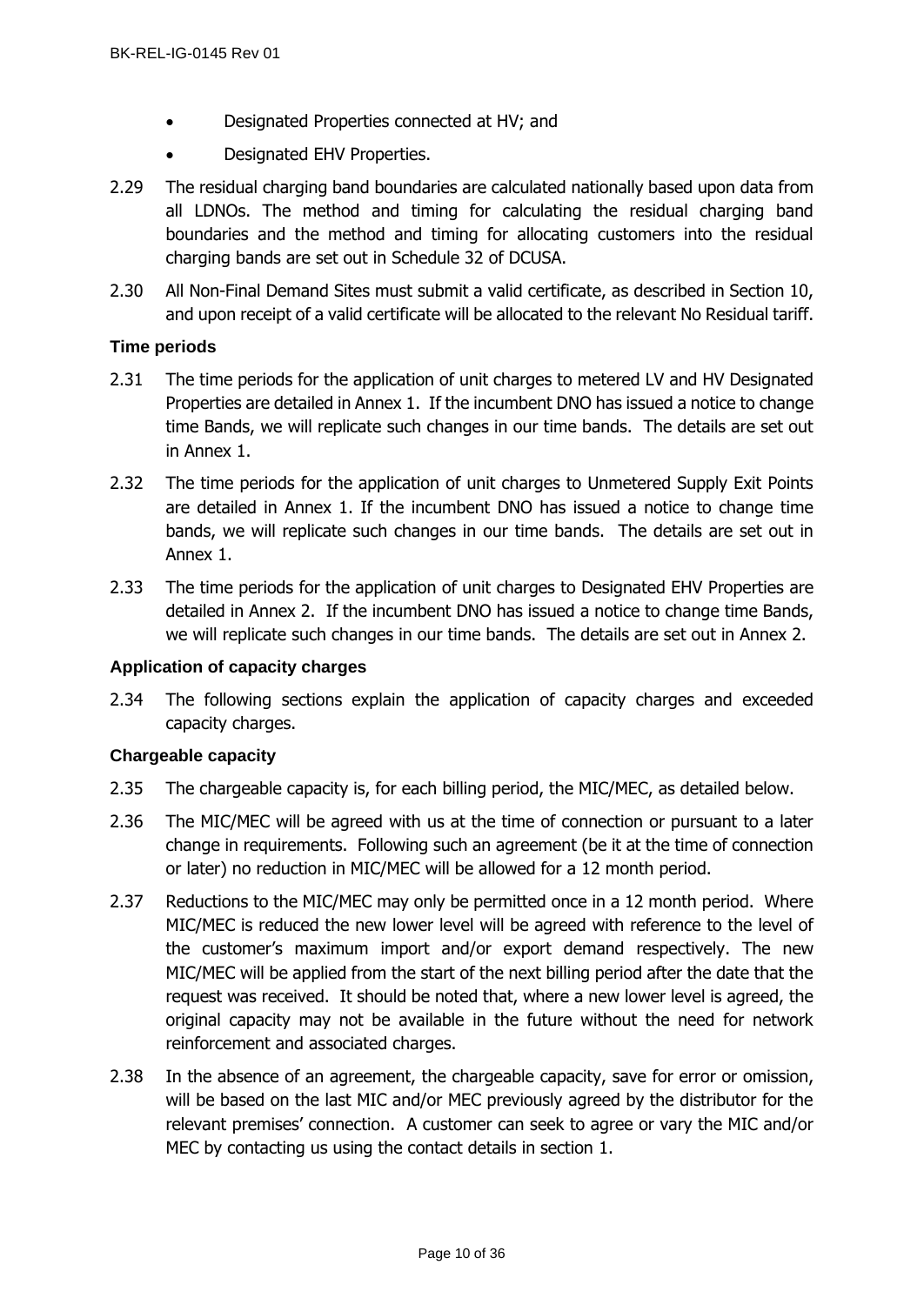## <span id="page-10-0"></span>**Exceeded capacity**

2.39 Where a Customer takes additional unauthorised capacity over and above the MIC/MEC, the excess will be classed as exceeded capacity. The exceeded portion of the capacity will be charged at the excess capacity charge p/kVA/day rate, based on the difference between the MIC/MEC and the actual capacity used. This will be charged for the full duration of the billing period in which the breach occurs.

## <span id="page-10-1"></span>**Demand exceeded capacity**

Demand exceeded capacity = max(2  $\times$   $\sqrt{{\cal A} I^2}$  + max(  ${\cal R} I, {\cal R} E)^2$  *– MIC*,0)

Where:

- $AI =$  Active import (kWh)
- $RI =$  Reactive import (kVArh)
- RE = Reactive export (kVArh)
- MIC = Maximum import capacity (kVA)
- 2.40 Only reactive import and reactive export values occurring at times of active import are used in the calculation. Where data for two or more MPANS is aggregated for billing purposes the HH consumption values are summated prior to the calculation above.
- 2.41 This calculation is completed for every half hour and the maximum value from the billing period is applied.

## <span id="page-10-2"></span>**Generation exceeded capacity**

Generation exceeded capacity =  $max(2 \times \sqrt{AE^2 + max(RI, RE)^2 - MEC, 0})$ 

Where:

- $AE =$  Active export (kWh)
- $RI =$  Reactive import (kVArh)
- $RE =$  Reactive export (kVArh)
- MEC = Maximum export capacity (kVA)
- 2.42 Only reactive import and reactive export values occurring at times of active export are used in the calculation. Where data for two or more MPANs is aggregated for billing purposes the HH consumption values occurring at times of kWh export are summated prior to the calculation above.
- 2.43 This calculation is completed for every half hour and the maximum value from the billing period is applied.

## <span id="page-10-3"></span>**Standby capacity for additional security on site**

2.44 Where standby capacity charges are applied, the charge will be set at the same rate as that applied to normal MIC. Should a Customer's request for additional security of supply require the provision of capacity from two different sources, we reserve the right to charge for the capacity held at each source.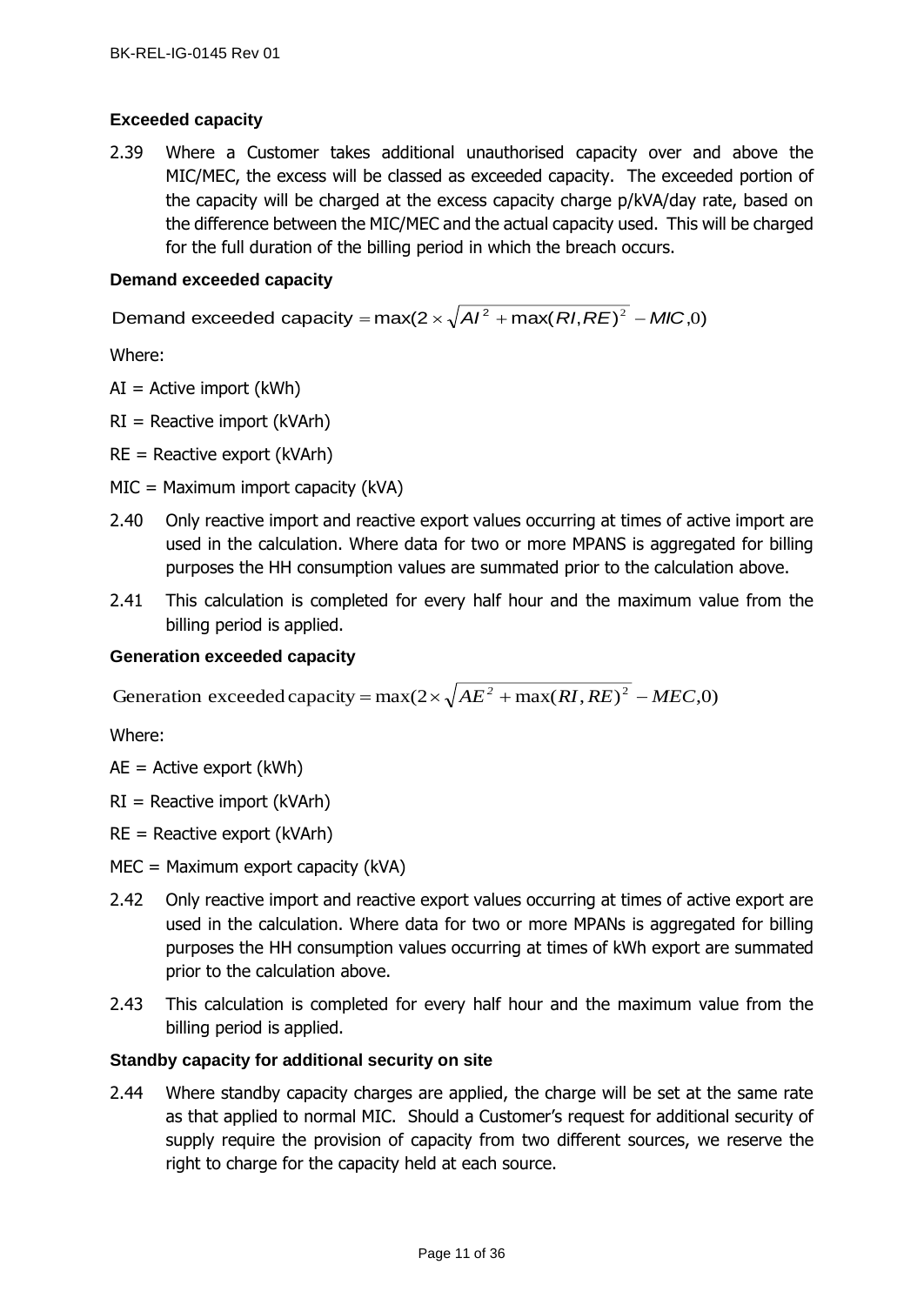## <span id="page-11-0"></span>**Minimum capacity levels**

2.45 There is no minimum capacity threshold.

## <span id="page-11-1"></span>**Application of charges for excess reactive power**

- 2.46 When an individual HH metered MPAN's reactive power (measured in kVArh) at LV and HV Designated Properties exceeds 33% of total active power (measured in kWh), in any given half hour, excess reactive power charges will apply. This threshold is equivalent to an average power factor of 0.95 during that half hour. Any reactive units in excess of the 33% threshold are charged at the rate appropriate to the particular charge.
- 2.47 Power Factor is calculated as follows:



## 2.48 The chargeable reactive power is calculated as follows:

## <span id="page-11-2"></span>**Demand chargeable reactive power**

Demand chargeable kVArh = max
$$
\left(\max(RI,RE) - \left(\sqrt{\left(\frac{1}{0.95^2} - 1\right)} \times AI\right)0\right)
$$

Where:

- $AI =$  Active import (kWh)
- $RI =$  Reactive import (kVArh)
- $RE =$  Reactive export (kVArh)
- 2.49 Only reactive import and reactive export values occurring at times of active import are used in the calculation. Where data for two or more MPANs is aggregated for billing purposes the HH consumption values are summated prior to the calculation above.
- 2.50 The square root calculation will be to two decimal places.
- 2.51 This calculation is completed for every half hour and the values summated over the billing period.

## <span id="page-11-3"></span>**Generation chargeable reactive power**

Generation chargeable kVArh = max
$$
\left( max(RI,RE) - \left( \sqrt{\frac{1}{0.95^2} - 1} \right) \times AE \right)
$$
, 0

Where: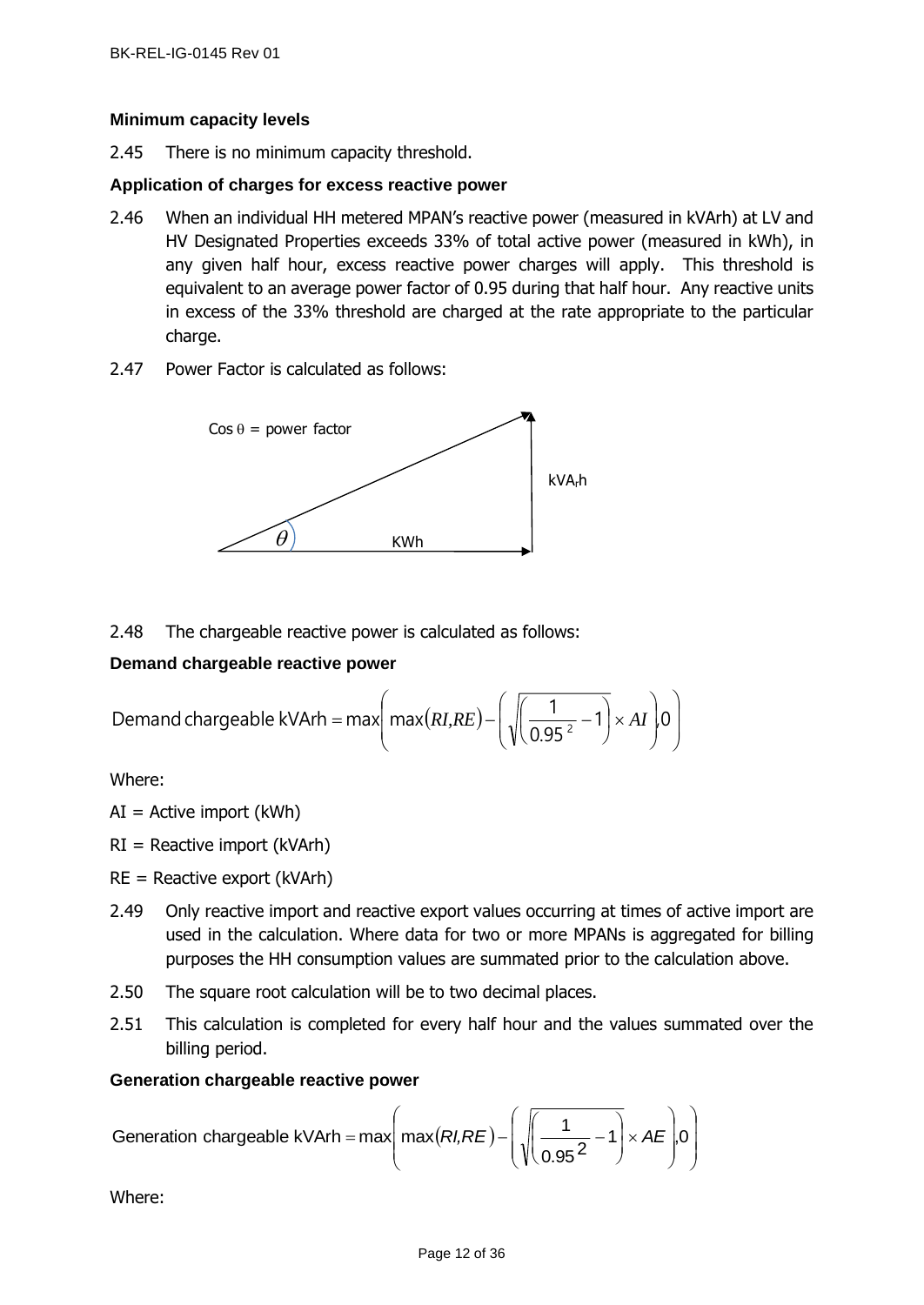- AE = Active Export (kWh)
- $RI =$  Reactive Import (kVArh)
- $RE =$  Reactive Export (kVArh)
- 2.52 Only reactive import and reactive export values occurring at times of active export are used in the calculation. Where data for two or more MPANs is aggregated for billing purposed the HH consumption values are summated prior to the calculation above.
- 2.53 The square root calculation will be to two decimal places.
- 2.54 This calculation is completed for every half hour and the values summated over the billing period.

## <span id="page-12-0"></span>**Incorrectly allocated charges**

- 2.55 It is our responsibility to apply the correct charges to each MPAN/MSID. The allocation of charges is based on the voltage of connection, import/export details, including multiple MPANs, metering information and, for some tariffs, the metering location.
- 2.56 We are responsible for deciding the voltage of connection. Generally, this is determined by where the metering is located and where responsibility for the electrical equipment transfers from us to the connected Customer.
- 2.57 We are also responsible for allocating non-domestic customers into their residual charging bands. Allocation into residual charging bands is determined by consumption for customers billed under the Supercustomer approach and by the MIC for customers billed under the site-specific approach.
- 2.58 The Supplier determines and provides us with the metering information and data to enable us to allocate charges. This metering information and data is likely to change over time if, for example, a Supplier changes an MPAN from non-domestic to domestic following a change of use at the premises. When we are notified this has happened, we will change the allocation of charges accordingly.
- 2.59 If it is has been identified that a charge may have been incorrectly allocated due to the metering information and/or data, then a request for investigation should be made to the Supplier.
- 2.60 Where it has been identified that a charge may have been incorrectly allocated due to the voltage of connection, import/export details, metering location or allocation to the Residual Charging Band, then a request to investigate the applicable charges should be made to us. Requests from persons other than the Customer or the current Supplier must be accompanied by a Letter of Authority from the Customer; the current Supplier must also acknowledge that they are aware a request has been made. Any request must be supported by an explanation of why it is believed that the current charge should be changed, along with supporting information including, where appropriate, photographs of metering positions or system diagrams. Any request to change the current charge that also includes a request for backdating must include justification as to why it is considered appropriate to backdate the change.
- 2.61 Where a residual charging band allocation cannot be resolved, the dispute process provided within DCUSA Schedule 32 should be followed.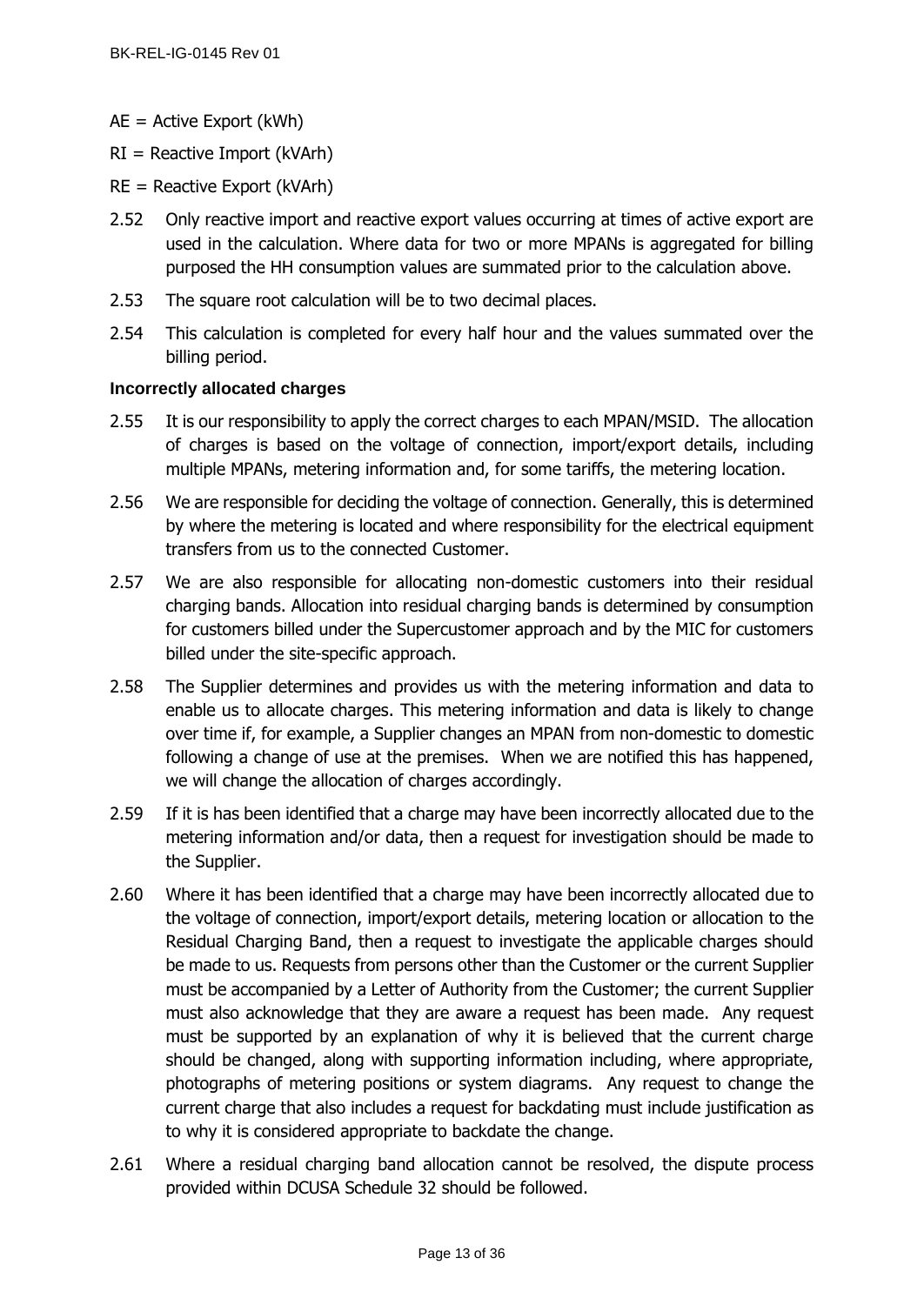- 2.62 An administration charge (covering our reasonable costs) may be made if a technical assessment or site visit is required, but we will not apply any charge where we agree to the change request.
- 2.63 Where we agree that the current LLFC/charge should be changed, then we will allocate the appropriate set of charges for the connection. Any adjustment will be applied from the date of the request, back to the date of the incorrect allocation or; up to the maximum period specified by the Limitation Act (1980) in England and Wales, which covers a six year period from the date of the request, and the Prescription and Limitation (Scotland) Act 1973, which covers a five year period from the date of request; whichever is the shorter. Where a customer requests that their connection should be charged in accordance with an LV Substation tariff then any adjustment will be applied from the next calendar month following our decision and agreement. $3$
- 2.64 Any credit or additional charge will be issued to the relevant Supplier(s) who were effective during the period of the change.
- 2.65 Should we reject the request (as per paragraph 2.60) a justification will be provided to the requesting Party. We shall not unreasonably withhold or delay any decision on a request to change the charges applied and would expect to confirm our position on the request within three months of the date of request.

# <span id="page-13-0"></span>**Generation charges for pre-2005 designated EHV properties**

- 2.66 Not Used
- 2.67 Not Used

## <span id="page-13-1"></span>**Provision of billing data**

- 2.68 Where HH metering data is required for UoS charging and this is not provided in accordance with the BSC or the Distribution Connection and Use of System Agreement (DCUSA), such metering data shall be provided to us by the User of the system in respect of each calendar month within five working days of the end of that calendar month.
- 2.69 The metering data shall identify the amount of energy conveyed across the Metering System in each half hour of each day and shall separately identify active and reactive import and export. Metering data provided to us shall be consistent with that received through the metering equipment installed.
- 2.70 Metering data shall be provided in an electronic format specified by us from time to time and, in the absence of such specification, metering data shall be provided in a comma-separated text file in the format of Master Registration Agreement (MRA) data flow D0036<sup>4</sup> (as agreed with us). The data shall be emailed to **[Finance.Revenue@gtc](mailto:Finance.Revenue@gtc-uk.co.uk)**[uk.co.uk](mailto:Finance.Revenue@gtc-uk.co.uk).
- 2.71 We require details of reactive power imported or exported to be provided for all Measurement Class C and E sites. It is also required for CVA sites and Exempt Distribution Network boundaries with difference metering. We reserve the right to levy

<sup>&</sup>lt;sup>3</sup> In accordance with Note 5 of paragraph 141 of DCUSA Schedule 16.

<sup>&</sup>lt;sup>4</sup> MRA Data Transfer Catalogue available from<https://dtc.mrasco.com/>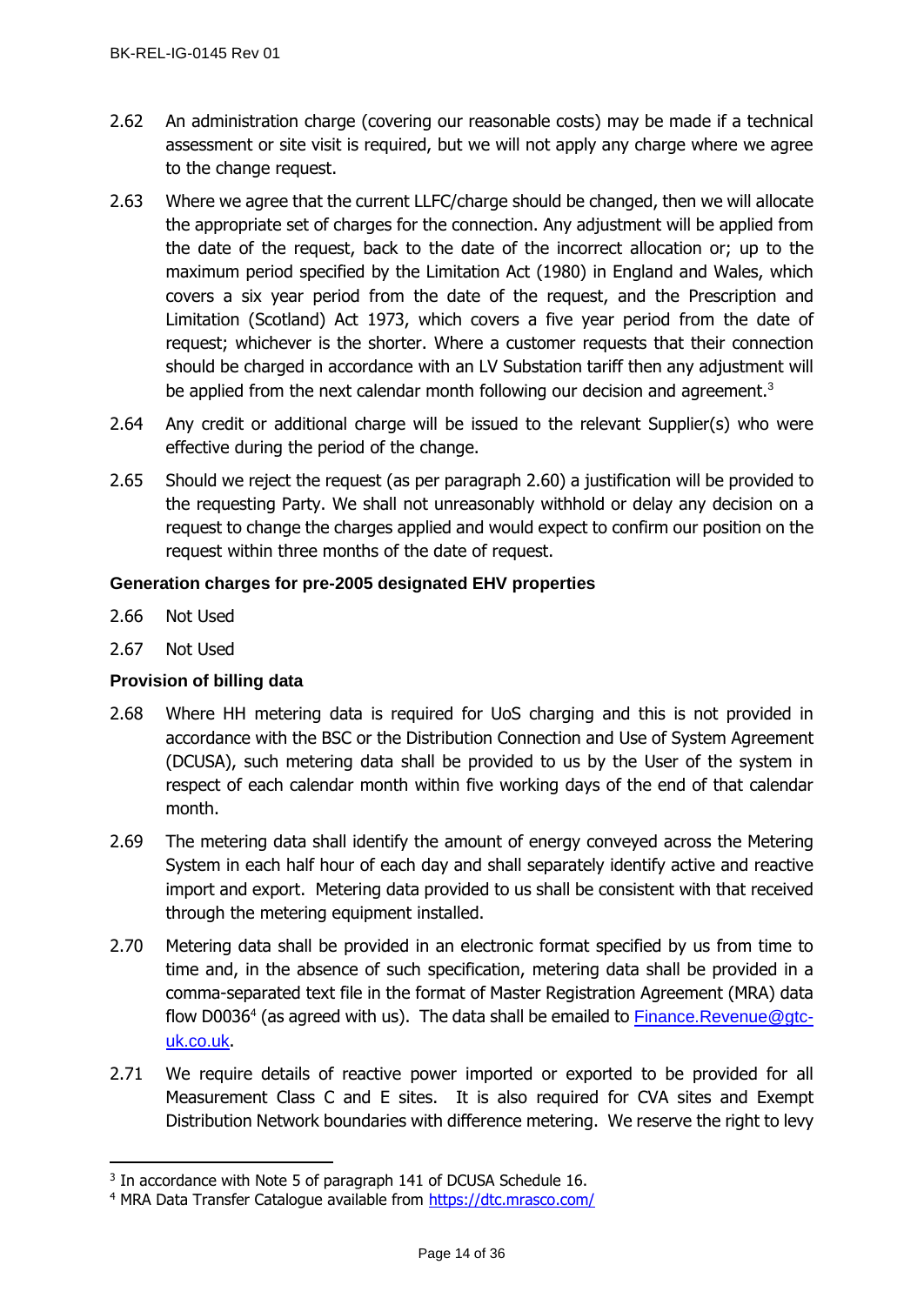a charge on Users who fail to provide such reactive data. In order to estimate missing reactive data, a power factor of 0.95 lag will be applied to the active consumption in any half hour.

## <span id="page-14-0"></span>**Out of area use of system charges**

## 2.72 Not Applicable

## <span id="page-14-1"></span>**Licensed distribution network operator charges**

- 2.73 Licensed Distribution Network Operator (LDNO) charges are applied to LDNOs who operate Embedded Networks within our Distribution Network.
- 2.74 The charge structure for LV and HV Designated Properties embedded in networks operated by LDNOs will mirror the structure of the 'All-the-way' Charge and is dependent upon the voltage of connection of each embedded network to the host DNO's network. The relevant charge structures are set out in Annex 4.
- 2.75 Where a NHH MPAN has an invalid Settlement combination, the 'LDNO HV: Domestic Aggregated with Residual' fixed and unit charges will be applied as default until the invalid combination is corrected. Where there are multiple SSC/TPR combinations, the default 'LDNO HV: Domestic Aggregated with Residual' fixed and unit charges will be applied for each invalid SSC/TPR combination.
- 2.76 The charge structure for Designated EHV Properties embedded in networks operated by LDNOs will be calculated individually using Independent Power Network's EHV charging methodology. The relevant charge structures are set out in Annex 2.
- 2.77 For Nested Networks the relevant charging principles set out in DCUSA Schedule 21<sup>5</sup> will apply.

## <span id="page-14-2"></span>**Licence exempt distribution networks**

- 2.78 The Electricity and Gas (Internal Market) Regulations 20116 introduced new obligations on owners of licence exempt distribution networks (sometimes called private networks) including a duty to facilitate access to electricity and gas suppliers for Customers within those networks.
- 2.79 When Customers (both domestic and commercial) are located within a licence exempt distribution network and require the ability to choose their own Supplier, this is called 'third party access'. These embedded Customers will require an MPAN so that they can have their electricity supplied by a Supplier of their choice.
- 2.80 Licence exempt distribution networks owners can provide third party access using either full settlement metering or the difference metering approach.

## <span id="page-14-3"></span>**Full settlement metering**

2.81 This is where a licence exempt distribution network is set up so that each embedded installation has an MPAN and Metering System and therefore all Customers purchase electricity from their chosen Supplier. In this case there are no Settlement Metering

<sup>&</sup>lt;sup>5</sup> The Distribution Connection and use of System Agreement (DCUSA) available from

http://www.dcusa.co.uk/SitePages/Documents/DCUSA-Document.aspx

<sup>&</sup>lt;sup>6</sup> The Electricity and Gas (Internal Market) Regulations 2011 available from

http://www.legislation.gov.uk/uksi/2011/2704/contents/made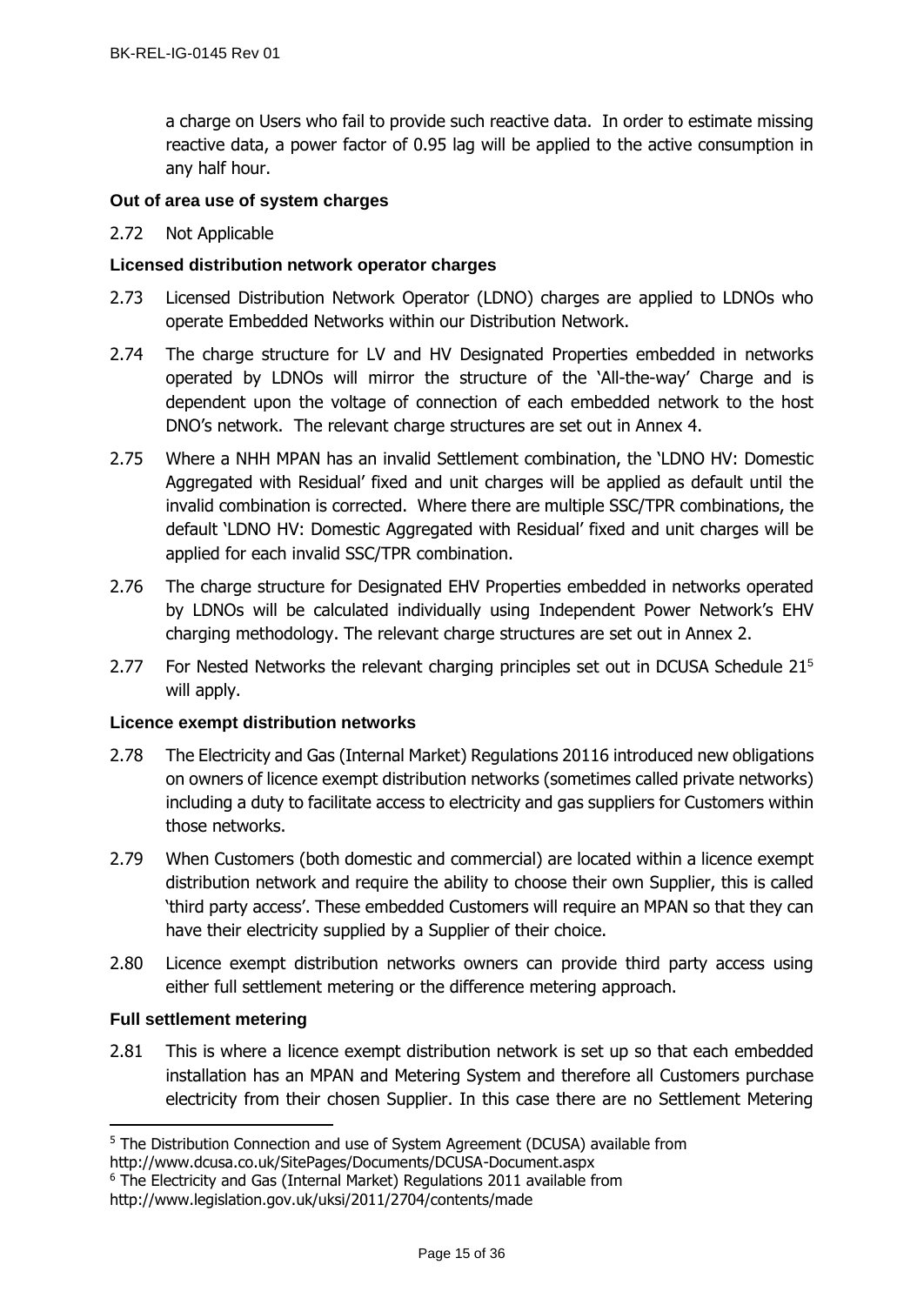Systems at the boundary between the licensed Distribution System and the exempt distribution network.

2.82 In this approach our UoS charges will be applied to each MPAN.

## <span id="page-15-0"></span>**Difference metering**

2.83 This is where one or more, but not all, Customers on a licence exempt distribution network choose their own Supplier for electricity supply to their premises. Under this approach the customers requiring third party access on the exempt distribution network will have their own MPAN and must have a HH Metering System.

## <span id="page-15-1"></span>**Gross settlement**

- 2.84 Where one of our MPANs is embedded within a licence exempt distribution network connected to our Distribution System, and difference metering is in place for Settlement purposes and we receive gross measurement data for the boundary MPAN, we will continue to charge the boundary MPAN Supplier for use of our Distribution System. No charges will be levied by us directly to the Customer or Supplier of the embedded MPAN(s) connected within the licence exempt distribution network.
- 2.85 We require that gross metered data for the boundary of the connection is provided to us. Until a new industry data flow is introduced for the sending of such gross data, gross metered data shall:
	- be provided in a text file in the format of the D0036 MRA data flow;
	- the text file shall be emailed to [Finance.Revenue@gtc-uk.co.uk](mailto:Finance.Revenue@gtc-uk.co.uk);
	- the title of the email should also contain the phrase "gross data for difference metered private network" and contain the metering reference specified by us in place of the Settlement MPAN;
	- the text filename shall be formed of the metering reference specified by us followed by a hyphen and followed by a timestamp in the format YYYYMMDDHHMMSS and followed by ".txt".
- 2.86 For the avoidance of doubt, the reduced difference metered measurement data for the boundary connection that is to enter Settlement should continue to be sent using the Settlement MPAN.

## <span id="page-15-2"></span>**Net Settlement**

- 2.87 Where one of our MPANs is embedded within a licence exempt distribution network connected to one of our Distribution Systems, and difference metering is in place for Settlement purposes, and we do **not** receive gross measurement data for the boundary MPAN, we will charge the boundary MPAN Supplier based on the net measurement for use of our Distribution System. Charges will also be levied directly to the Supplier of the embedded MPAN(s) connected within the licence exempt distribution network based on the actual data received.
- 2.88 The charges applicable for an embedded MPANs are unit charges only. These will be the same values as those at the voltage of connection to the licence exempt distribution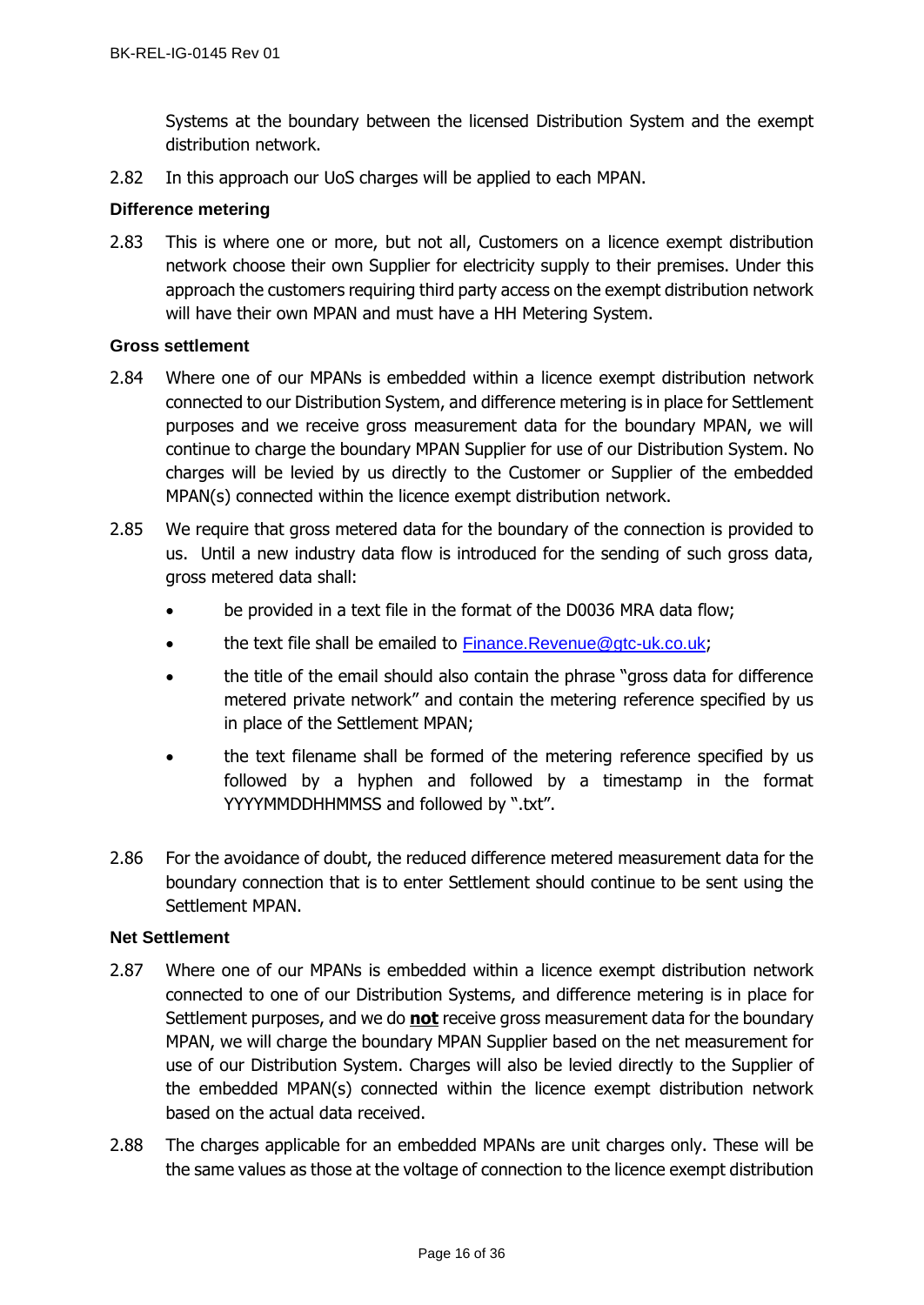network. The fixed charge and capacity charge, at the agreed MIC/MEC of the boundary MPAN, will be charged to the boundary MPAN supplier.

## <span id="page-16-0"></span>**3. SCHEDULE OF CHARGES FOR USE OF THE DISTRIBUTION SYSTEM**

- 3.1 Tables listing the charges for the use of our Distribution System are published in the annexes to this document.
- 3.2 These charges are also listed in a spreadsheet which is published with this statement and can be downloaded from [http://www.gtc-uk.co.uk/about-us/our-regulated](http://www.gtc-uk.co.uk/about-us/our-regulated-businesses)[businesses](http://www.gtc-uk.co.uk/about-us/our-regulated-businesses).
- 3.3 Annex 1 contains charges applied to LV and HV Designated Properties.
- 3.4 Annex 2 contains the charges applied to our Designated EHV Properties and charges applied to LDNOs for Designated EHV Properties connected within their embedded Distribution System.
- 3.5 Annex 3 contains details of any preserved and additional charges that are valid at this time. Preserved charges are mapped to an appropriate charge and are closed to new Customers.
- 3.6 Annex 4 contains the charges applied to LDNOs in respect of LV and HV Designated Properties connected in their embedded Distribution System.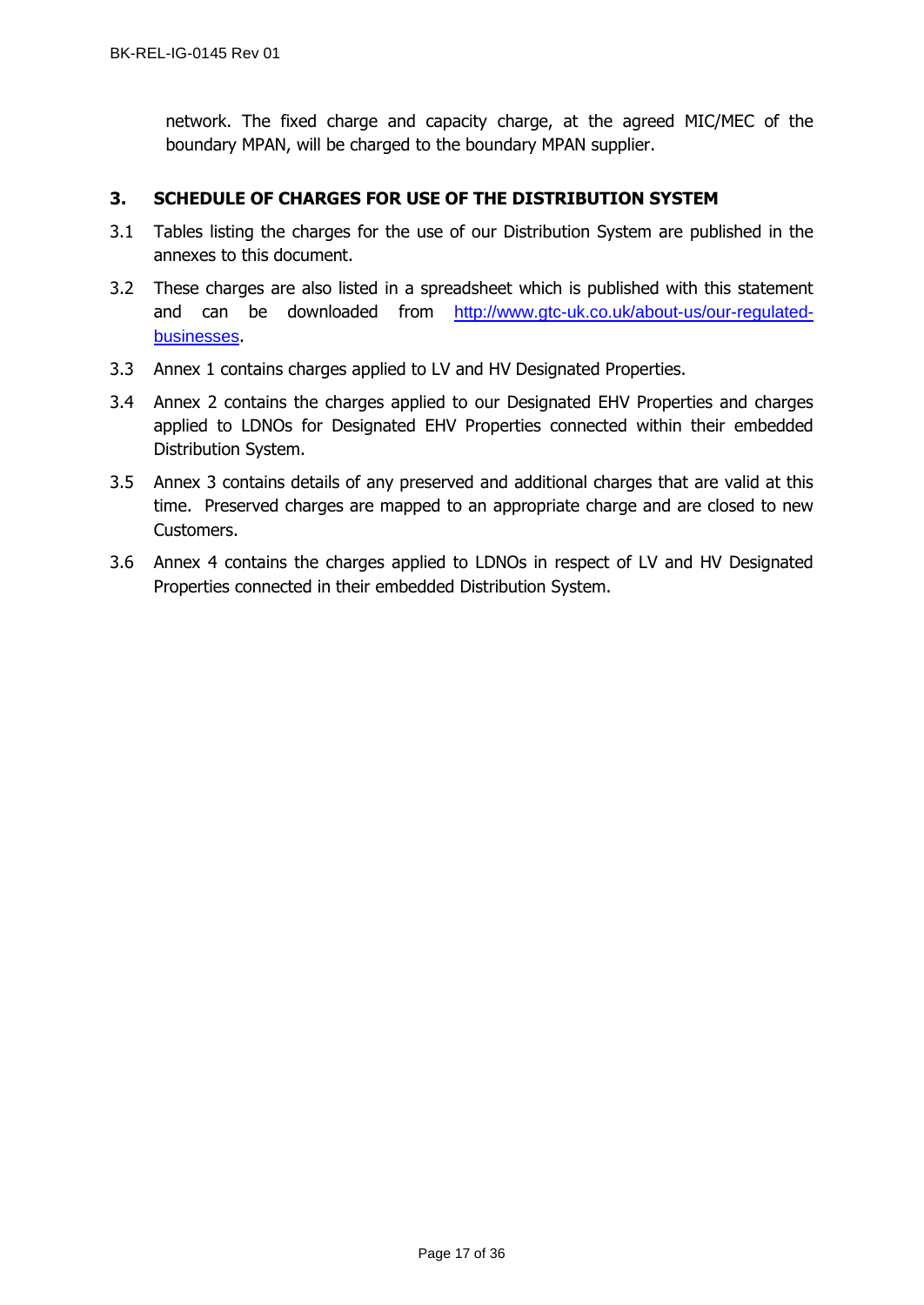## <span id="page-17-0"></span>**4. SCHEDULE OF LINE LOSS FACTORS**

#### <span id="page-17-1"></span>**Role of line loss factors in the supply of electricity**

- 4.1 Electricity entering or exiting our Distribution System is adjusted to take account of energy that is lost7 as it is distributed through the network. This adjustment does not affect distribution charges but is used in energy settlement to take metered consumption to a notional grid supply point so that suppliers' purchases take account for the energy lost on the Distribution System.
- 4.2 We are responsible for calculating the Line Loss Factors8 (LLFs) and providing these to Elexon. Elexon is the company that manages the BSC.
- 4.3 LLFs are used to adjust the metering system volumes to take account of losses on the Distribution System.

## <span id="page-17-2"></span>**Calculation of line loss factors**

- 4.4 LLFs are calculated in accordance with BSC Procedure 128. BSCP128 sets out the procedure and principles with which our LLF methodology must comply. It also defines the procedure and timetable by which LLFs are reviewed and submitted.
- 4.5 LLFs are calculated for a set number of time periods during a year using either a generic or a site-specific method. The generic method is used for sites connected at LV or HV and the site-specific method is used for sites connected at EHV or where a request for site- specific LLFs has been agreed. Generic LLFs will be applied as a default to all new EHV sites until sufficient data is available for a site-specific calculation.

Where the usage profile for a given site contains insufficiently large consumption or generation volumes to enable calculation of realistic Site-Specific LLFs then a default calculation, or default replacement process shall be undertaken. The definition of EHV used for LLF purposes differs from the definitions used for defining Designated EHV Properties in Independent Power Network's EHV Methodology. The definition used for LLFC purposes can be found in our LLF methodology which can be found on the Elexon website<sup>9</sup>

- 4.6 IPNL currently replicate the host DNO's calculated losses.
- 4.7 The Elexon website contains more information on LLFs10. This page also has links to BSCP 128 and to our LLF methodology.

## <span id="page-17-3"></span>**Publication of Line loss factors**

4.8 The LLFs used in Settlement are published on the Elexon Portal website, [www.elexonportal.co.uk](http://www.elexonportal.co.uk/). The website contains the LLFs in standard industry data

 $<sup>7</sup>$  Energy can be lost for technical and non-technical reasons and losses normally occur by heat</sup> dissipation through power flowing in conductors and transformers. Losses can also reduce if a customer's action reduces power flowing in the distribution network. This might happen when a customer generates electricity and the produced energy is consumed locally.

<sup>8</sup> Also referred to as Loss Adjustment Factors.

<sup>&</sup>lt;sup>9</sup> BSCP 128: Production, submission, audit and approval of Line Loss Factors

<sup>10</sup> <http://www.elexon.co.uk/reference/technical-operations/losses/>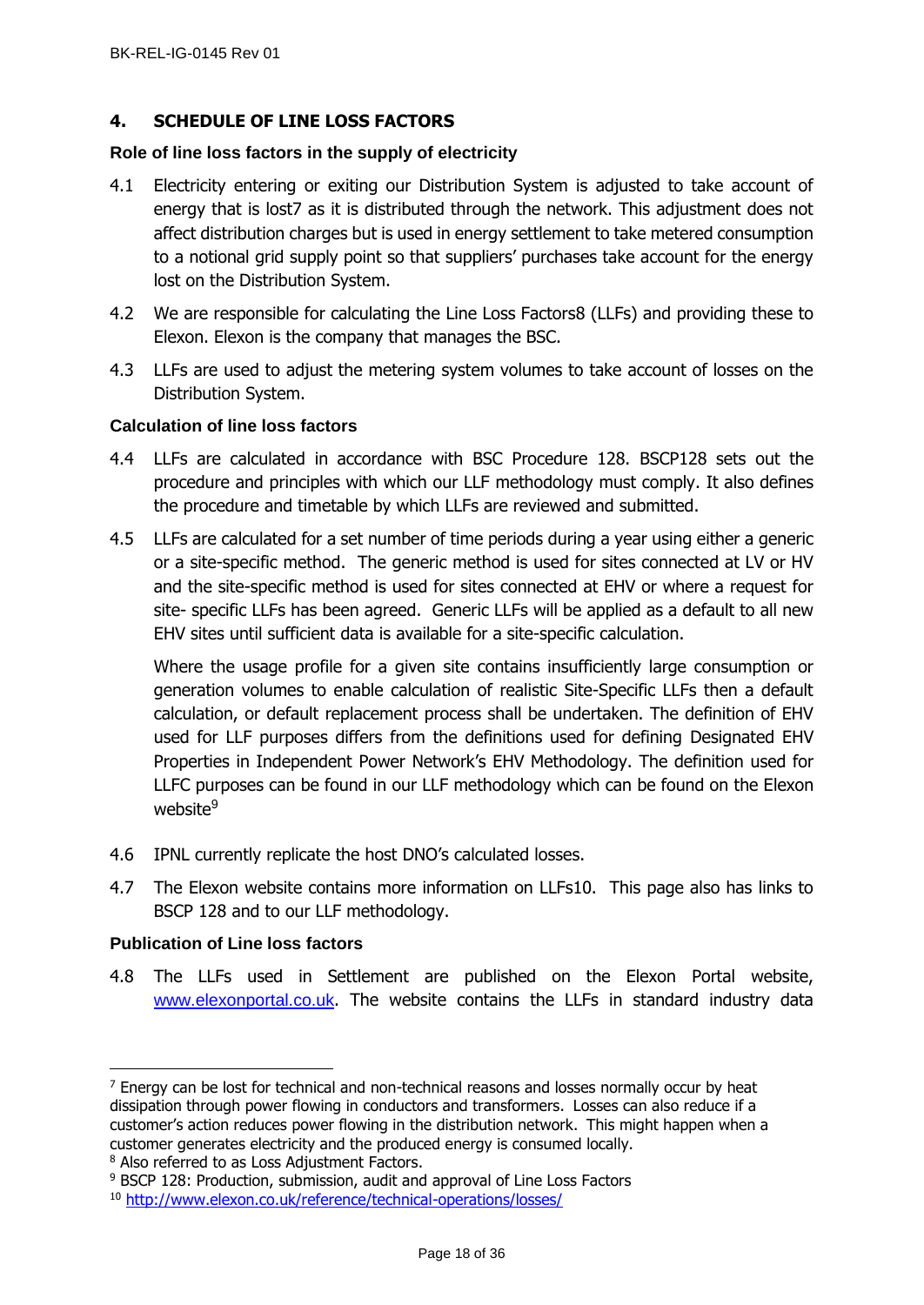formats and in a summary form. A user guide with details on registering and using the portal is also available.

- 4.9 BSCP128 sets out the timetable by which LLFs are submitted and audited. The submission and audit occurs between September and January in the year prior to the LLFs becoming effective. Only after the completion of the audit at the end of January and BSC approval are the final LLFs published.
- 4.10 At the time that this charging statement is first published, Annex 5 will be intentionally left blank, as this statement is published a complete year before the LLFs have been calculated and audited. Once the final BSCP128 Audit Report has been received, we will issue an updated version of Annex 5 containing the audited LLF values.
- 4.11 When using the tables in Annex 5, reference should be made to the LLFC allocated to the MPAN to find the appropriate values.

## <span id="page-18-0"></span>**5. NOTES FOR DESIGNATED EHV PROPERTIES**

## <span id="page-18-1"></span>**EHV nodal costs**

- 5.1 Not Used
- 5.2 Not Used

## <span id="page-18-2"></span>**Charges for new Designated EHV Properties**

- 5.3 Charges for any new Designated EHV Properties calculated after publication of the current statement will be published in an addendum to that statement as and when necessary. The addendum will include charge information of the type found in Annex 2 and LLFs as found in Annex 5.
- 5.4 The form of the addendum is detailed in Annex 6 to this statement.
- 5.5 The new Designated EHV Properties charges will be added to Annex 2 in the next full statement released.

## <span id="page-18-3"></span>**Charges for amended Designated EHV Properties**

5.6 Where an existing Designated EHV Property is modified and energised in the charging year, we may revise the EHV charges for the modified Designated EHV Property. If revised charges are appropriate, an addendum will be sent to all relevant parties and published as a revised 'Schedule of Charges and Other Tables' spreadsheet on our website. The modified Designated EHV Property charges will be added to Annex 2 in the next full statement released.

## <span id="page-18-4"></span>**Demand-side management**

- 5.7 New or existing Designated EHV Property Customers may wish to offer part of their MIC to be interruptible by us (for active network management purposes other than normal planned or unplanned outages) in order to benefit from any reduced UoS charges calculated using Independent Power Network's EHV charging methodology.
- 5.8 Several options exist in which we may agree for some or the entire MIC to be interruptible. Under Independent Power Network's EHV charging methodology the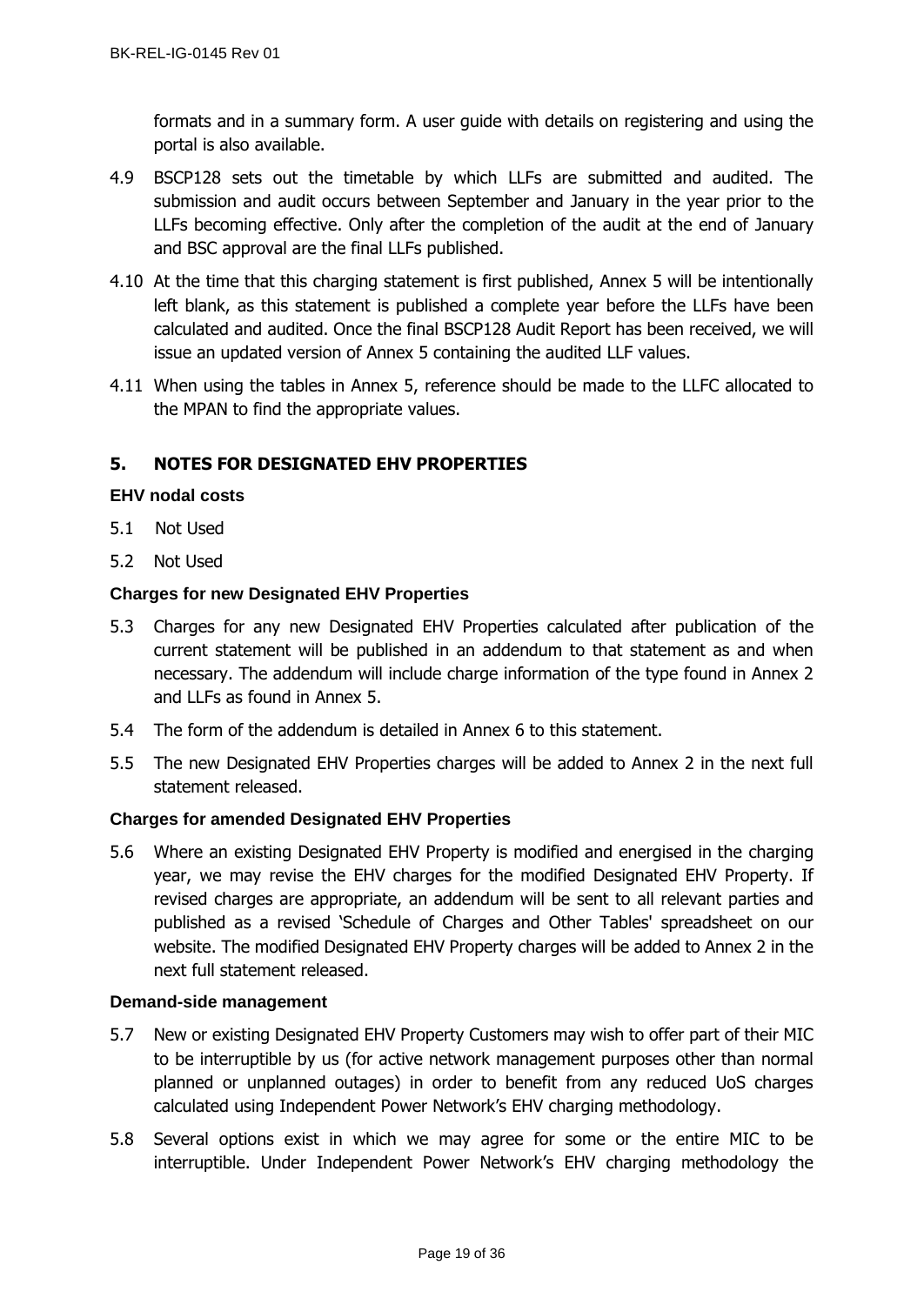applicable demand capacity costs would be based on the MIC minus the capacity subject to interruption.

- 5.9 If you are interested in making part or all of your MIC interruptible as an integral irrevocable feature of a new connection or modification to an existing connection you should in the first instance contact our connections function;
	- By email [MPAN.Requests@gtc-uk.co.uk](mailto:MPAN.Requests@gtc-uk.co.uk)

You must make an express statement in your application that you have an interest in some or all of the import capacity being interruptible for active network management purposes.

- 5.10 If you are proactively interested in voluntarily but revocably offering to make some or all of your existing connection's MIC interruptible, you should in the first instance contact us at the address in paragraph 5.9.
- 5.11 A guide to Demand Side Management (DSM) is also available. This provides more information on the type of arrangement that might be put in place should you request to participate in DSM arrangements. This document is available by contacting us at the address in paragraph 5.9.
- 5.12 As of 1st April 2021 IPNL does not have any EHV sites.

## <span id="page-19-0"></span>**6. ELECTRICITY DISTRIBUTION REBATES**

6.1 We have neither given nor announced any DUoS rebates to Users in the 12 months preceding the date of publication of this version of the statement.

## <span id="page-19-1"></span>**7. ACCOUNTING AND ADMINISTRATION SERVICES**

- 7.1 We reserve the right to impose payment default remedies. The remedies are as set out in DCUSA where applicable or else as detailed in the following paragraph.
- 7.2 If any invoices that are not subject to a valid dispute remain unpaid on the due date, late payment interest (calculated at base rate plus 8%) and administration charges may be imposed.
- 7.3 Our administration charges are detailed in the following table. These charges are set at a level which is in line with the Late Payment of Commercial Debts Act which can be viewed on:

<http://www.legislation.gov.uk/uksi/2002/1674/regulation/2/made>

| <b>Size of Unpaid Debt</b> | <b>Late Payment Fee</b> |
|----------------------------|-------------------------|
| Up to £999.99              | £40.00                  |
| £1,000 to £9,999.99        | £70.00                  |
| £10,000 or more            | £100.00                 |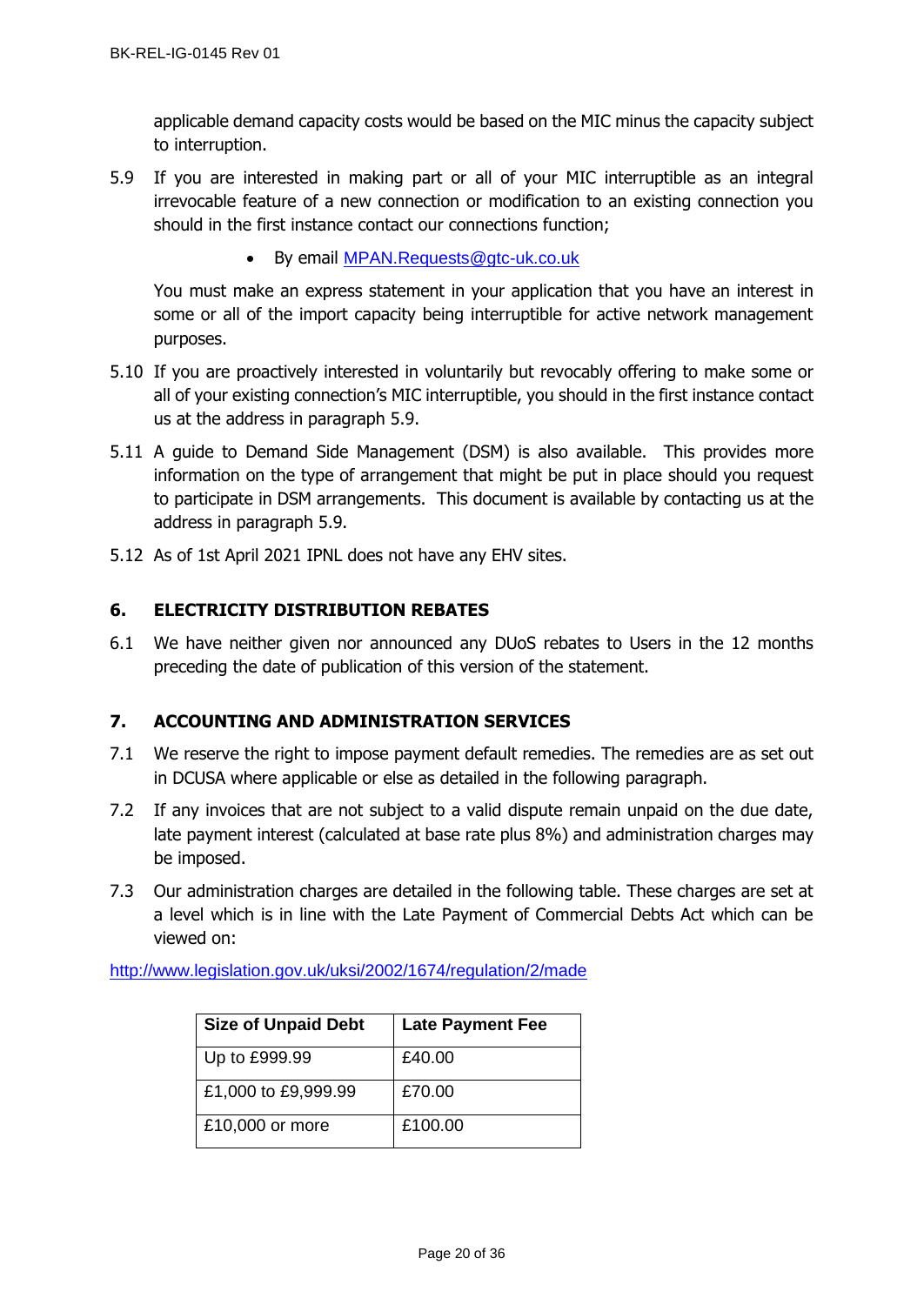# <span id="page-20-0"></span>**8. CHARGES FOR ELECTRICAL PLANT PROVIDED ANCILLARY TO THE GRANT OF USE OF SYSTEM**

8.1 Currently IPNL offers no services under this category.

# <span id="page-20-1"></span>**9. SCHEDULE OF FIXED ADDERS TO RECOVER SUPPLIER OF LAST RESORT AND ELIGIBLE BAD DEBT PASS-THROUGH COSTS**

#### <span id="page-20-2"></span>**Supplier of Last Resort**

- 9.1 Our charges will recover the amounts payable to upstream network operators as a result of charges which they recover in line with their Standard Licence Condition 38B 'Treatment of payment claims for last-resort supply where Valid Claim is received on or after 1 April 2019'.
- 9.2 These charges may include, where relevant, amended charges which have previously been published as a result of Last Resort Supply Payment claims which have breached the Materiality Threshold in line with Distribution Services Provider's licence condition SLC38B.

## <span id="page-20-3"></span>**Eligible Bad Debt**

9.3 Our charges will recover the amounts payable to upstream network operators as a result of charges which will recover the amount of Use of System bad debt the Authority has consented to be recovered.

#### <span id="page-20-4"></span>**Tables of Fixed Adders**

9.4 Tables listing the charges to recover Supplier of Last Resort and Eligible Bad Debt passthrough costs are published in annex 7 to this document.

## **10. Non-Final Demand Sites**

## **Charges for Non-Final Demand Sites**

10.1 A Non-Final Demand Site is charged an import tariff that excludes the residual cost element of charges. If the User wishes for a property to qualify for allocation to these tariffs, then the User must submit certification declaring that the property meets the required criteria as per DCUSA.

## **Process for submitting certification**

- 10.2 This certification should take the form as set out in Appendix 3 and be submitted to [Regulation@gtc-uk.co.uk.](mailto:Regulation@gtc-uk.co.uk)
- 10.3 We may, at our discretion, request a signed paper certificate from the User, in place of electronic. If requested, paper certification should be posted to [Regulation@gtc-uk.co.uk](mailto:Regulation@gtc-uk.co.uk)
- 10.4 Users should undertake reasonable endeavours to ensure the facts attested to in the certification are true. We may request documentation evidencing these endeavours, including where appropriate, photographs of metering positions or system diagrams, following receipt of the certification.
- 10.5 If we determine that the documentation provided does not sufficiently evidence the undertaking of reasonable endeavours, does not support the facts attested to in the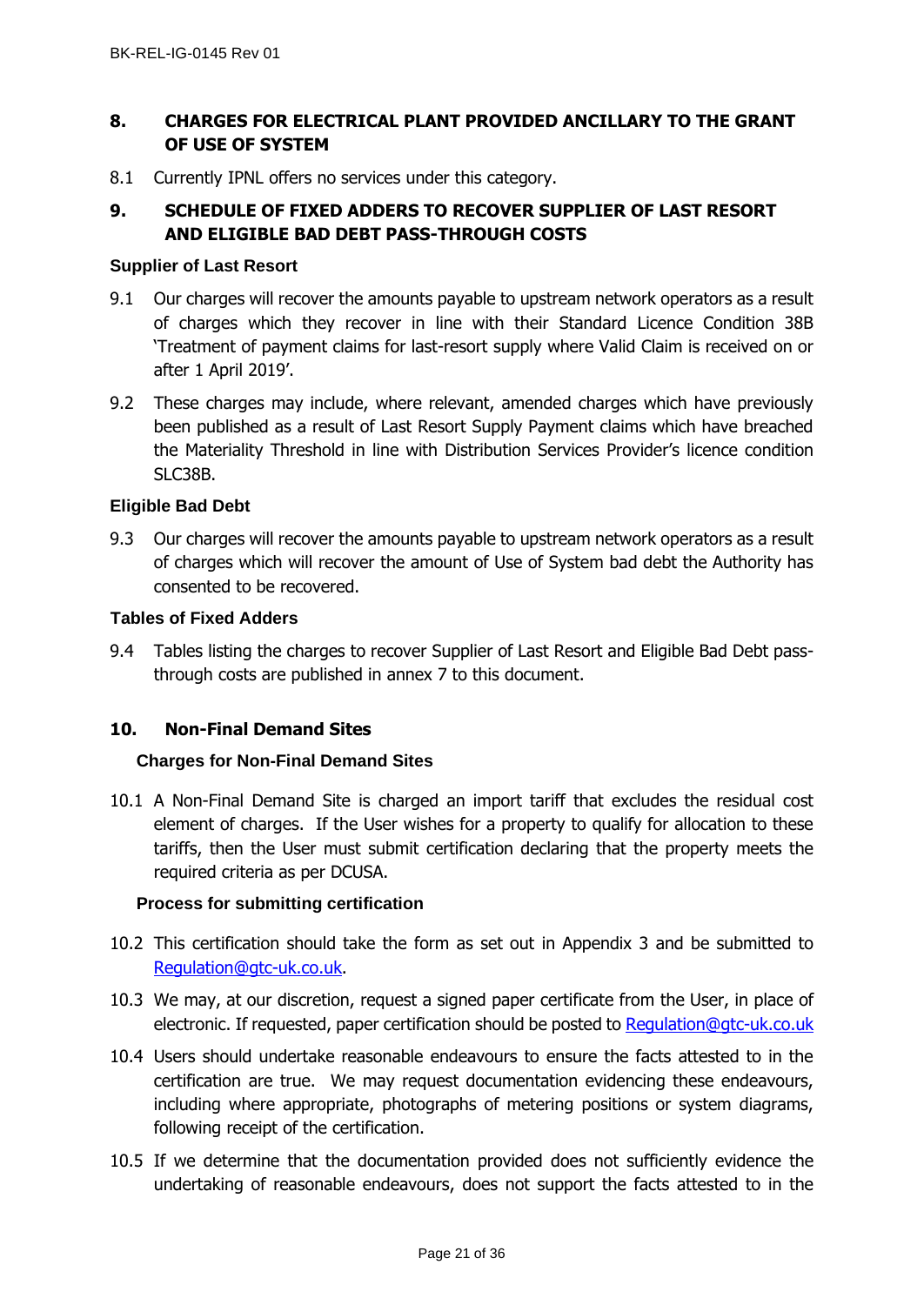certification, or if no documentation is received, we may at our discretion reject the certification as invalid. If the certification is rejected as invalid, then the property will not qualify as a Non-Final Demand Site.

## **Application of charges for Non-Final Demand Sites**

- 10.6 A property will only be deemed to qualify as a Non-Final Demand Site, and be allocated charges as such, from the date on which we receive valid certification.
- 10.7 If a property that has previously been certified as a Non-Final Demand Site no longer satisfies the criteria as per DCUSA, then the User must inform us immediately.
- 10.8 For a property that has been previously certified as a Non-Final Demand Site, we will continue to apply the relevant no residual import tariff without the requirement for further certification, except in any one of the following circumstances;
	- Where we have reason to believe that the property no longer qualifies as a Non-Final Demand Site; or
	- Significant time has passed since the certification was submitted; or
	- Where there is a change to the connection characteristics i.e. capacity change.

If such circumstances occur, we may request re-certification of the site, or reject the certification as invalid at our discretion.

- 10.9 When a property no longer meets the required criteria to qualify as a Non-Final Demand Site, we will change the allocation of charges accordingly from that point.
- 10.10Please refer to the section 'Incorrectly allocated charges' if you believe the property has been incorrectly not allocated charges as a Non-Final Demand Site.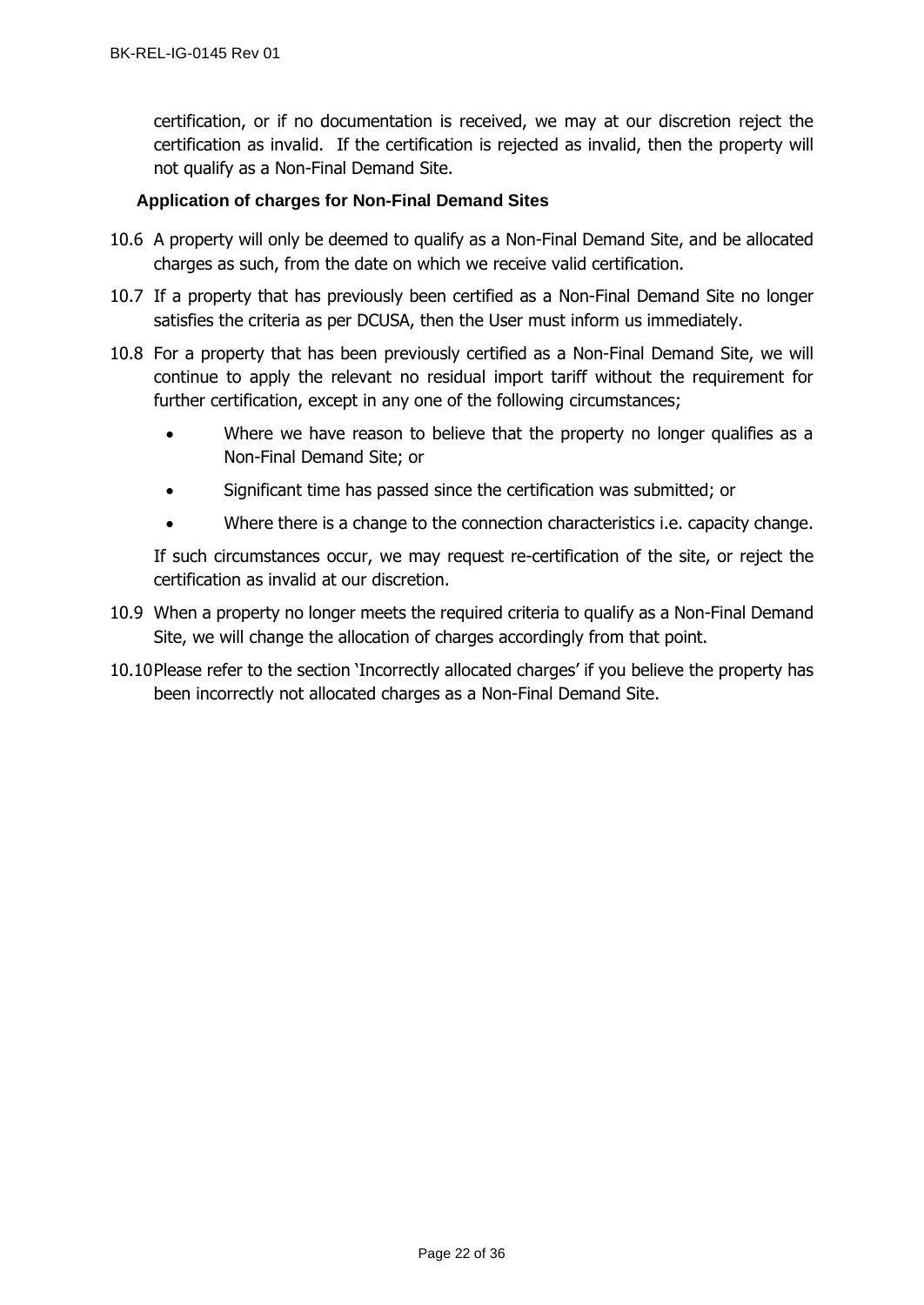# <span id="page-22-0"></span>**APPENDIX 1 - GLOSSARY**

The following definitions, which can extend to grammatical variations and cognate expressions, are included to aid understanding:

| <b>Term</b>                                                        | <b>Definition</b>                                                                                                                                                                                                                                                                                                                                                                                                                              |
|--------------------------------------------------------------------|------------------------------------------------------------------------------------------------------------------------------------------------------------------------------------------------------------------------------------------------------------------------------------------------------------------------------------------------------------------------------------------------------------------------------------------------|
| All-the-way Charge                                                 | A charge that is applicable to an end user rather than an<br>LDNO. An end user in this context is a Supplier/User who<br>has a registered MPAN or MSID and is using the<br>Distribution System to transport energy on behalf of a<br>Customer.                                                                                                                                                                                                 |
| <b>Balancing and Settlement</b><br>Code (BSC)                      | The BSC contains the governance arrangements for<br>electricity balancing and settlement in Great Britain. An<br>overview document is available from<br>www.elexon.co.uk                                                                                                                                                                                                                                                                       |
| <b>Balancing and Settlement</b><br>Code Procedure (BSCP)           | A document of that title, as established or adopted and<br>from time to time modified by the Panel in accordance with<br>The Code, setting out procedures to be complied with (by<br>Parties, Party Agents, BSC Agents, BSCCo, the Panel and<br>others)<br>and other<br>matters<br>relating<br>in,<br>the<br>to,<br>implementation of The Code.                                                                                                |
| <b>Distribution</b><br>Common<br>Charging<br>Methodology<br>(CDCM) | The CDCM used for calculating charges to Designated<br>Properties as required by standard licence condition 13A<br>of the electricity distribution licence.                                                                                                                                                                                                                                                                                    |
| <b>Connection Agreement</b>                                        | An agreement between an LDNO and a Customer which<br>provides that the customer has the right for its connected<br>installation to be and remain directly or indirectly<br>connected to that LDNO's Distribution System.                                                                                                                                                                                                                       |
| Central Volume Allocation<br>(CVA)                                 | As defined in the BSC                                                                                                                                                                                                                                                                                                                                                                                                                          |
| Customer                                                           | A person to whom a User proposes to supply, or for the<br>time being supplies, electricity through an exit point, or<br>from who, a User or any relevant exempt supplier, is<br>entitled to recover charges, compensation or an account of<br>profits in respect of electricity supplied through an exit<br>point;<br>or<br>A person from whom a User purchases, or proposes to<br>purchase, electricity, at an entry point (who may from time |
|                                                                    | to time be supplied with electricity as a Customer of that<br>User (or another electricity supplier) through an exit point).                                                                                                                                                                                                                                                                                                                   |
| EHV<br>Designated<br>Properties                                    | As defined in standard condition 13B of the electricity<br>distribution licence.                                                                                                                                                                                                                                                                                                                                                               |
| <b>Designated Properties</b>                                       | As defined in standard condition 13A of the electricity<br>distribution licence.                                                                                                                                                                                                                                                                                                                                                               |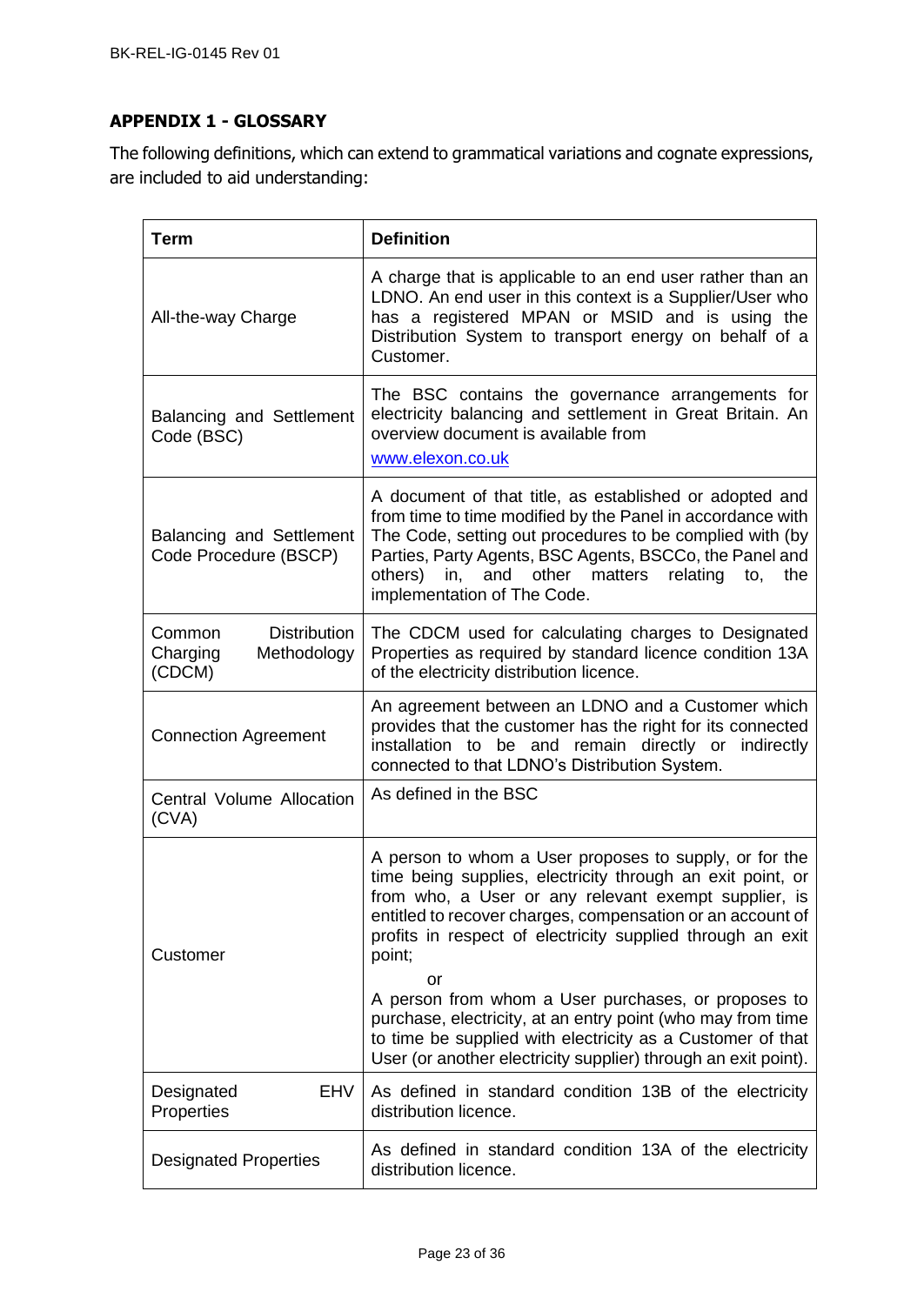| ⊺erm                                                                              | <b>Definition</b>                                                                                                                                                                                                                                                    |
|-----------------------------------------------------------------------------------|----------------------------------------------------------------------------------------------------------------------------------------------------------------------------------------------------------------------------------------------------------------------|
| Connection<br><b>Distribution</b><br>of System<br>Use<br>and<br>Agreement (DCUSA) | The DCUSA is a multi-party contract between the licensed<br>electricity distributors, suppliers, generators and Offshore<br>Transmission Owners of Great Britain.<br>It is a requirement that all electricity distributors and<br>suppliers become parties to DCUSA. |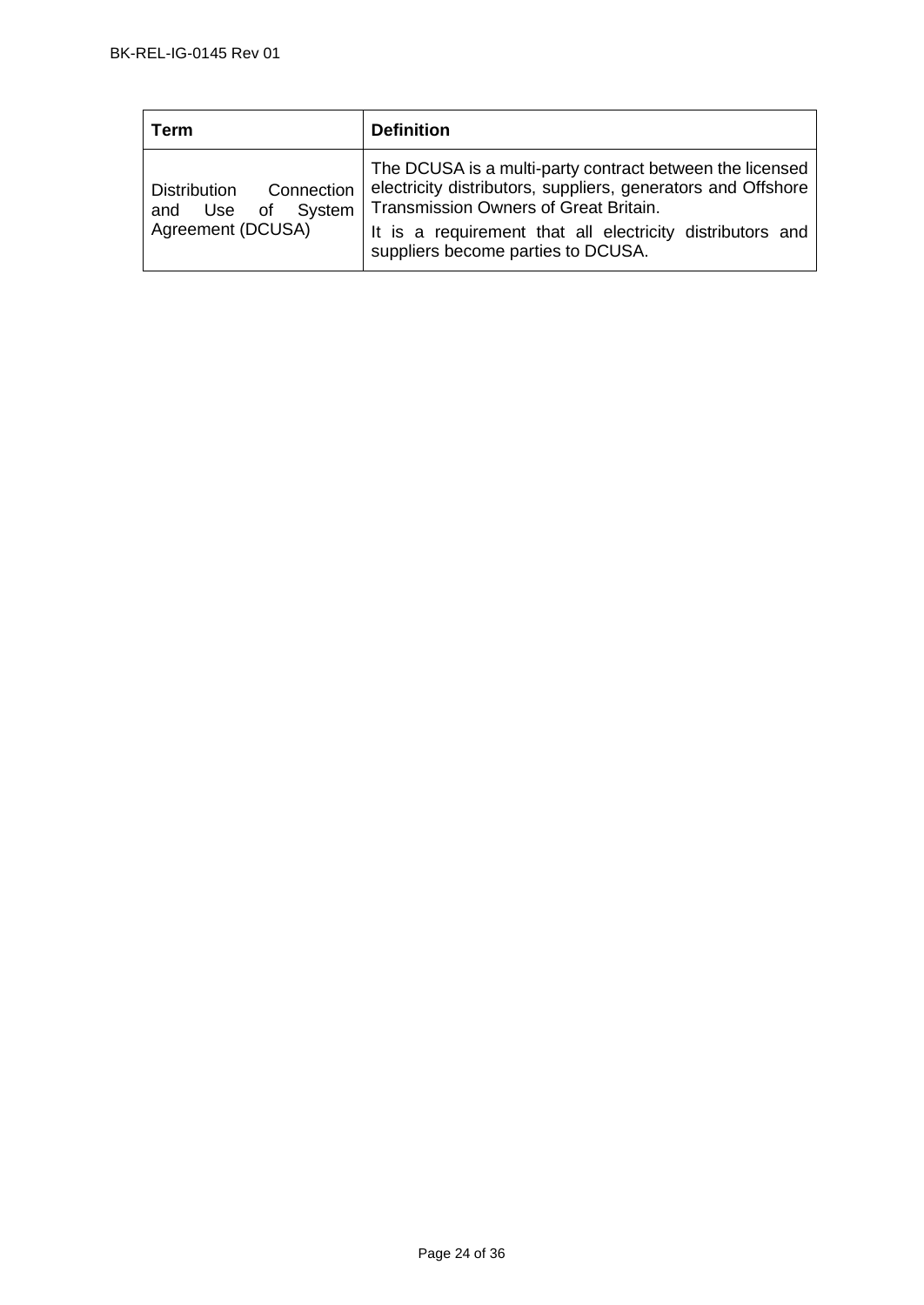|                        |    |                                                                                  | These are unique IDs that can be used, with reference to<br>the MPAN, to identify your LDNO. The charges for other |
|------------------------|----|----------------------------------------------------------------------------------|--------------------------------------------------------------------------------------------------------------------|
|                        |    | network operators can be found on their website.                                 |                                                                                                                    |
|                        | ID | <b>Distribution</b><br><b>Service Area</b>                                       | Company                                                                                                            |
|                        | 10 | East of England                                                                  | <b>UK Power Networks</b>                                                                                           |
|                        | 11 | <b>East Midlands</b>                                                             | Western<br>Power<br>Distribution                                                                                   |
|                        | 12 | London                                                                           | <b>UK Power Networks</b>                                                                                           |
|                        | 13 | Merseyside<br>and<br>North Wales                                                 | <b>Scottish Power</b>                                                                                              |
|                        | 14 | <b>Midlands</b>                                                                  | Western<br>Power<br><b>Distribution</b>                                                                            |
|                        | 15 | Northern                                                                         | Northern Powergrid                                                                                                 |
|                        | 16 | North Western                                                                    | <b>Electricity North West</b>                                                                                      |
|                        | 17 | Scottish<br>Hydro<br>Electric<br>(and<br>embedded<br>networks in other<br>areas) | Scottish<br>Hydro<br>Electric<br>Power Distribution plc                                                            |
|                        | 18 | South Scotland                                                                   | <b>Scottish Power</b>                                                                                              |
|                        | 19 | South<br>East<br>England                                                         | <b>UK Power Networks</b>                                                                                           |
| <b>Distributor IDs</b> | 20 | Southern<br>Electric<br>embedded<br>(and<br>networks in other<br>areas)          | Southern Electric Power<br>Distribution plc                                                                        |
|                        | 21 | South Wales                                                                      | Western<br>Power<br><b>Distribution</b>                                                                            |
|                        | 22 | South Western                                                                    | Western<br>Power<br>Distribution                                                                                   |
|                        | 23 | Yorkshire                                                                        | Northern Powergrid                                                                                                 |
|                        | 24 | All                                                                              | Independent<br>Power<br><b>Networks</b>                                                                            |
|                        | 25 | All                                                                              | <b>ESP Electricity</b>                                                                                             |
|                        | 26 | All                                                                              | Last Mile Electricity Limited                                                                                      |
|                        | 27 | All                                                                              | The<br>Electricity<br><b>Network</b><br><b>Company Ltd</b>                                                         |
|                        | 29 | All                                                                              | Harlaxton<br>Energy<br><b>Networks</b>                                                                             |
|                        | 30 | All                                                                              | Leep Electricity Networks<br>Ltd                                                                                   |
|                        | 31 | All                                                                              | <b>UK Power Distribution Ltd</b>                                                                                   |
|                        | 32 | All                                                                              | Energy Assets Networks<br>Limited                                                                                  |
|                        | 33 | All                                                                              | Eclipse<br>Power Networks<br>Limited                                                                               |
|                        | 34 | All                                                                              | Murphy Power Distribution<br>Limited                                                                               |
|                        | 35 | All                                                                              | Fulcrum Electricity Assets<br>Limited                                                                              |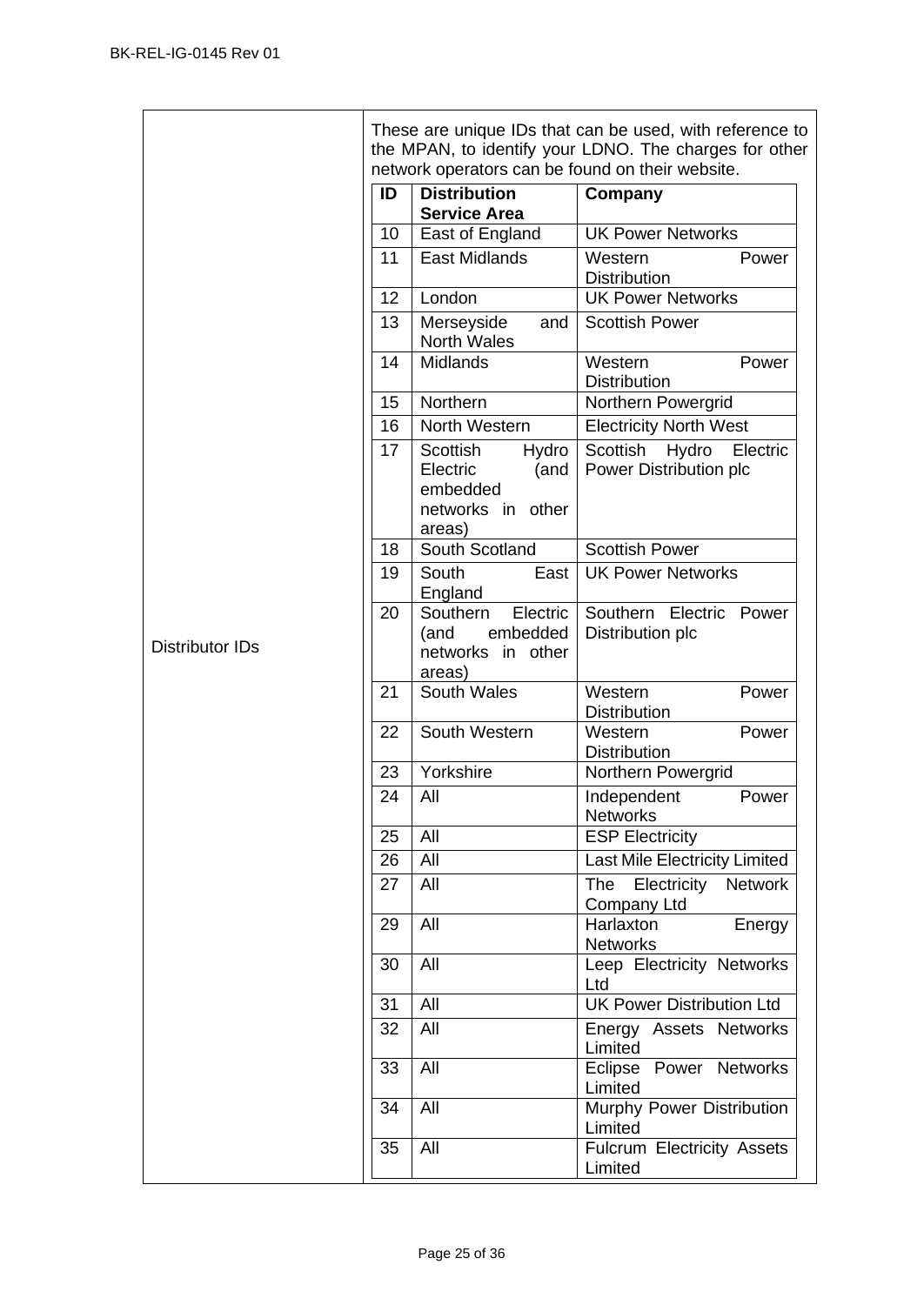| <b>Term</b>                                             | <b>Definition</b>                                                                                                                                                                                                               |                                                                                                                                                                                                                                                                                                                                                                                                                                                                                                                                                                                                                                                                                            |  |
|---------------------------------------------------------|---------------------------------------------------------------------------------------------------------------------------------------------------------------------------------------------------------------------------------|--------------------------------------------------------------------------------------------------------------------------------------------------------------------------------------------------------------------------------------------------------------------------------------------------------------------------------------------------------------------------------------------------------------------------------------------------------------------------------------------------------------------------------------------------------------------------------------------------------------------------------------------------------------------------------------------|--|
|                                                         | 36<br>All                                                                                                                                                                                                                       | Vattenfall<br><b>Networks</b><br>Limited                                                                                                                                                                                                                                                                                                                                                                                                                                                                                                                                                                                                                                                   |  |
| <b>Network</b><br><b>Distribution</b><br>Operator (DNO) | An electricity distributor that operates one of the 14<br>distribution services areas and in whose electricity<br>distribution licence the requirements of Section B of the<br>standard conditions of that licence have effect. |                                                                                                                                                                                                                                                                                                                                                                                                                                                                                                                                                                                                                                                                                            |  |
| <b>Distribution Services Area</b>                       | The area specified by the Gas and Electricity Markets<br>Authority within which each DNO must provide specified<br>distribution services.                                                                                       |                                                                                                                                                                                                                                                                                                                                                                                                                                                                                                                                                                                                                                                                                            |  |
| <b>Distribution System</b>                              | for the distribution of electricity from:<br>points<br>to the points of delivery to:<br>its<br>licensee within England and Wales)<br>transmission system.                                                                       | The system consisting (wholly or mainly) of electric lines<br>owned or operated by an authorised distributor that is used<br>Grid Supply Points or generation sets or other entry<br>Customers or Users or any transmission licensee in<br>capacity as operator of that<br>licensee's<br>transmission system or the Great Britain (GB)<br>transmission system and includes any remote<br>transmission assets (owned by a transmission<br>that are operated by that authorised distributor and any<br>electrical plant, electricity meters, and metering equipment<br>owned or operated by it in connection with the distribution<br>of electricity but does not include any part of the GB |  |
| <b>EHV Distribution Charging</b><br>Methodology (EDCM)  | 13B of the Electricity Distribution Licence.                                                                                                                                                                                    | The EDCM used for calculating charges to Designated<br>EHV Properties as required by standard licence condition                                                                                                                                                                                                                                                                                                                                                                                                                                                                                                                                                                            |  |
| <b>Distribution</b><br>Electricity<br>Licence           |                                                                                                                                                                                                                                 | The Electricity Distribution Licence granted or treated as<br>granted pursuant to section 6(1) of the Electricity Act 1989.                                                                                                                                                                                                                                                                                                                                                                                                                                                                                                                                                                |  |
| <b>Electricity Distributor</b>                          | Licence to distribute electricity.                                                                                                                                                                                              | Any person who is authorised by an Electricity Distribution                                                                                                                                                                                                                                                                                                                                                                                                                                                                                                                                                                                                                                |  |
| <b>Embedded Network</b>                                 | and embedded within another Distribution System.                                                                                                                                                                                | An electricity Distribution System operated by an LDNO                                                                                                                                                                                                                                                                                                                                                                                                                                                                                                                                                                                                                                     |  |
| Engineering<br>Recommendation P2/6                      | Distribution Licence.                                                                                                                                                                                                           | A document of the Energy Networks Association, which<br>defines planning standards for security of supply and is<br>referred to in standard licence condition 24 of the Electricity                                                                                                                                                                                                                                                                                                                                                                                                                                                                                                        |  |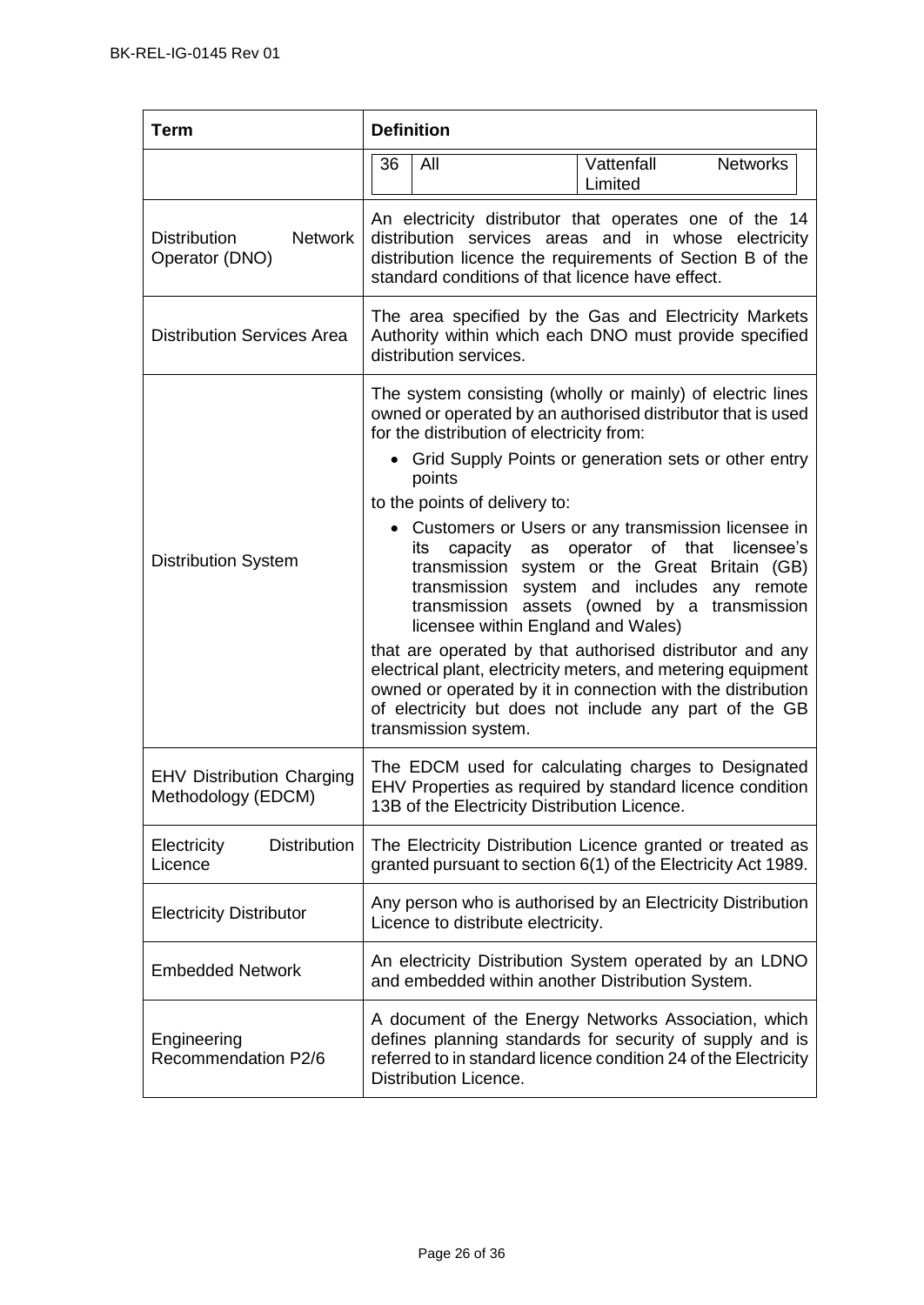| Term                                                         | <b>Definition</b>                                                                                                                                                                                                                                                                      |
|--------------------------------------------------------------|----------------------------------------------------------------------------------------------------------------------------------------------------------------------------------------------------------------------------------------------------------------------------------------|
| <b>Entry Point</b>                                           | A boundary point at which electricity is exported onto a<br>Distribution System from a connected installation or from<br>another Distribution System, not forming part of the total<br>system (boundary point and total system having the<br>meaning given to those terms in the BSC). |
| <b>Exit Point</b>                                            | A point of connection at which a supply of electricity may<br>flow from the Distribution System to the Customer's<br>installation or User's installation or the Distribution System<br>of another person.                                                                              |
| Extra-High Voltage (EHV)                                     | Nominal voltages of 22kV and above.                                                                                                                                                                                                                                                    |
| <b>Final Demand Site</b>                                     | As defined in DCUSA Schedule 32.                                                                                                                                                                                                                                                       |
| Gas<br>Electricity<br>and<br><b>Markets Authority (GEMA)</b> | As established by the Utilities Act 2000.                                                                                                                                                                                                                                              |
| Grid Supply Point (GSP)                                      | between the<br>National Grid<br>metered connection<br>A<br>Electricity Transmission<br>system and the licensee's<br>Distribution System at which electricity flows to or from the<br>Distribution System.                                                                              |
| <b>GSP Group</b>                                             | A distinct electrical system that is supplied from one or<br>more GSPs for which total supply into the GSP Group can<br>be determined for each half hour.                                                                                                                              |
| High Voltage (HV)                                            | Nominal voltages of at least 1kV and less than 22kV.                                                                                                                                                                                                                                   |
| Settlement<br>Invalid<br>Combination                         | A Settlement combination that is not recognised as a valid<br>combination<br>in<br>market<br>domain<br>data<br>see<br>https://www.elexonportal.co.uk/MDDVIEWER.                                                                                                                        |
| <b>kVA</b>                                                   | Kilovolt amperes.                                                                                                                                                                                                                                                                      |
| kVArh                                                        | Kilovolt ampere reactive hour.                                                                                                                                                                                                                                                         |
| kW                                                           | Kilowatt.                                                                                                                                                                                                                                                                              |
| kWh                                                          | Kilowatt hour (equivalent to one "unit" of electricity).                                                                                                                                                                                                                               |
| <b>Distribution</b><br>Licensed<br>Network Operator (LDNO)   | The holder of a licence in respect of electricity distribution<br>activities in Great Britain.                                                                                                                                                                                         |
| Line Loss Factor (LLF)                                       | The factor that is used in Settlement to adjust the Metering<br>System volumes to take account of losses on the<br>Distribution System.                                                                                                                                                |
| Line Loss Factor<br>Class<br>(LLFC)                          | An identifier assigned to an SVA metering system which is<br>used to assign the LLF and Use of System Charges.                                                                                                                                                                         |
| <b>Load Factor</b>                                           | annual consumption (kWh)<br>maximum demand $(kW) \times$ hours in year                                                                                                                                                                                                                 |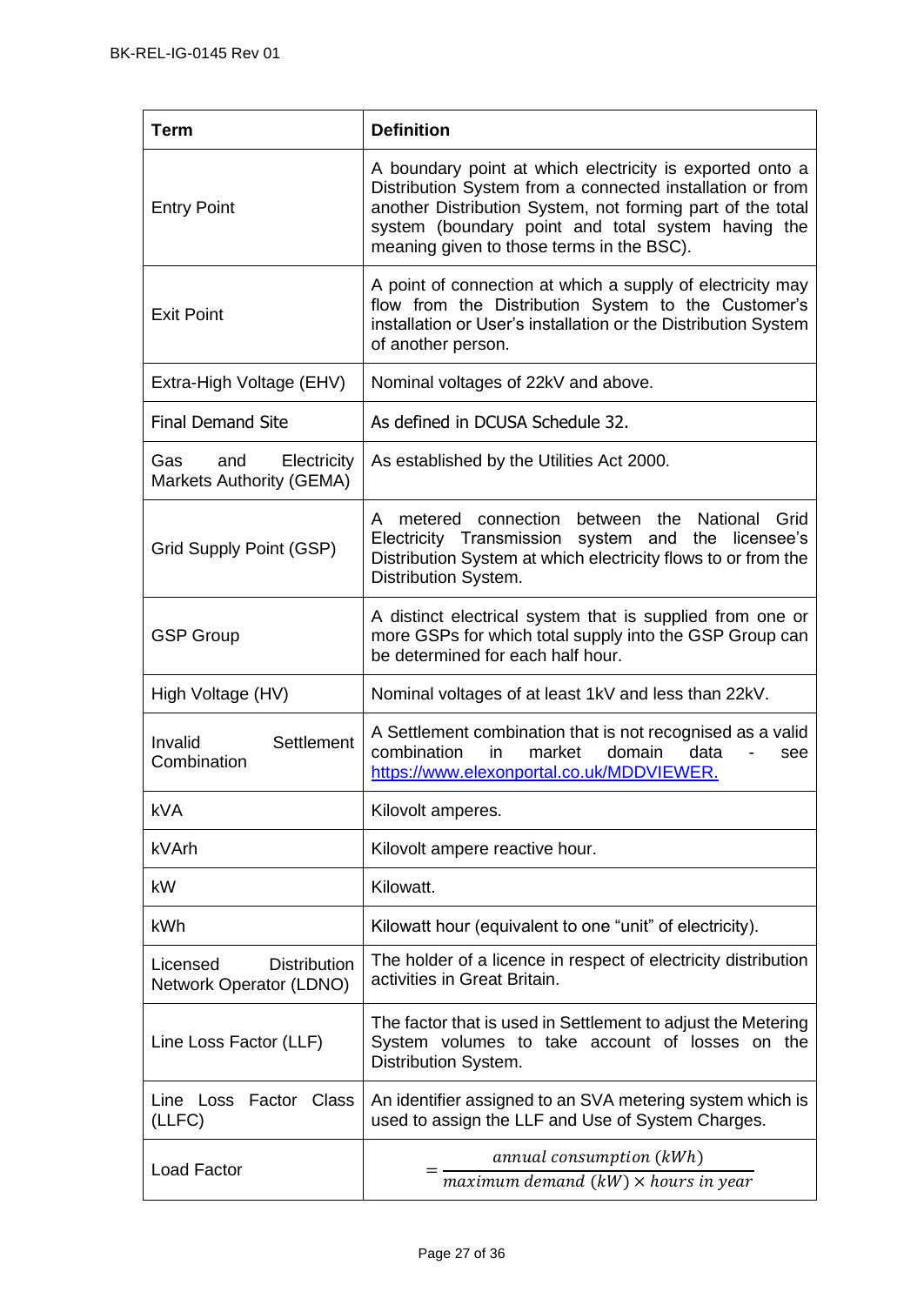| <b>Term</b>                       | <b>Definition</b>                                                                                                                                                                                                                                                                                                                                                                                                                                                                                                                                                                                                                                                                                                                                                                                       |
|-----------------------------------|---------------------------------------------------------------------------------------------------------------------------------------------------------------------------------------------------------------------------------------------------------------------------------------------------------------------------------------------------------------------------------------------------------------------------------------------------------------------------------------------------------------------------------------------------------------------------------------------------------------------------------------------------------------------------------------------------------------------------------------------------------------------------------------------------------|
| Low Voltage (LV)                  | Nominal voltages below 1kV.                                                                                                                                                                                                                                                                                                                                                                                                                                                                                                                                                                                                                                                                                                                                                                             |
| Domain<br>Data<br>Market<br>(MDD) | MDD is a central repository of reference data available to<br>all Users involved in Settlement. It is essential to the<br>operation of SVA trading arrangements.                                                                                                                                                                                                                                                                                                                                                                                                                                                                                                                                                                                                                                        |
| Maximum Export Capacity<br>(MEC)  | The MEC of apparent power expressed in kVA that has<br>been agreed can flow through the entry point to the<br>Distribution System from the Customer's installation as<br>specified in the Connection Agreement.                                                                                                                                                                                                                                                                                                                                                                                                                                                                                                                                                                                         |
| Maximum Import Capacity<br>(MIC)  | The MIC of apparent power expressed in kVA that has<br>been agreed can flow through the exit point from the<br>Distribution System to the Customer's installation as<br>specified in the Connection Agreement.                                                                                                                                                                                                                                                                                                                                                                                                                                                                                                                                                                                          |
| <b>Measurement Class</b>          | A classification of metering systems used in the BSC which<br>indicates how consumption is measured, i.e.:<br>Measurement class $A$ – non-half-hourly metering<br>equipment;<br>Measurement class B - non-half-hourly unmetered<br>supplies;<br>Measurement class C - half-hourly metering<br>equipment at or above 100kW premises;<br>Measurement class $D -$ half-hourly unmetered<br>supplies;<br>Measurement class $E -$ half-hourly metering<br>equipment below 100kW premises with CT;<br>Measurement class $F - \text{half}$ hourly metering<br>$\bullet$<br>equipment at below 100kW premises with CT or<br>whole current, and at domestic premises; and<br>Measurement class G - half hourly metering<br>equipment at below 100kW premises with whole<br>current and not at domestic premises. |
| Meter<br>Timeswitch Code<br>(MTC) | MTCs are three digit codes allowing suppliers to identify<br>the metering installed in Customers' premises.<br>They<br>indicate whether the meter is single or multi-rate, pre-<br>payment or credit, or whether it is 'related' to another<br>meter. Further information can be found in MDD.                                                                                                                                                                                                                                                                                                                                                                                                                                                                                                          |
| <b>Metering Point</b>             | The point at which electricity that is exported to or imported<br>from the licensee's Distribution System is measured, is<br>deemed to be measured, or is intended to be measured<br>and which is registered pursuant to the provisions of the<br>MRA. For the purposes of this statement, GSPs are not<br>'metering points'.                                                                                                                                                                                                                                                                                                                                                                                                                                                                           |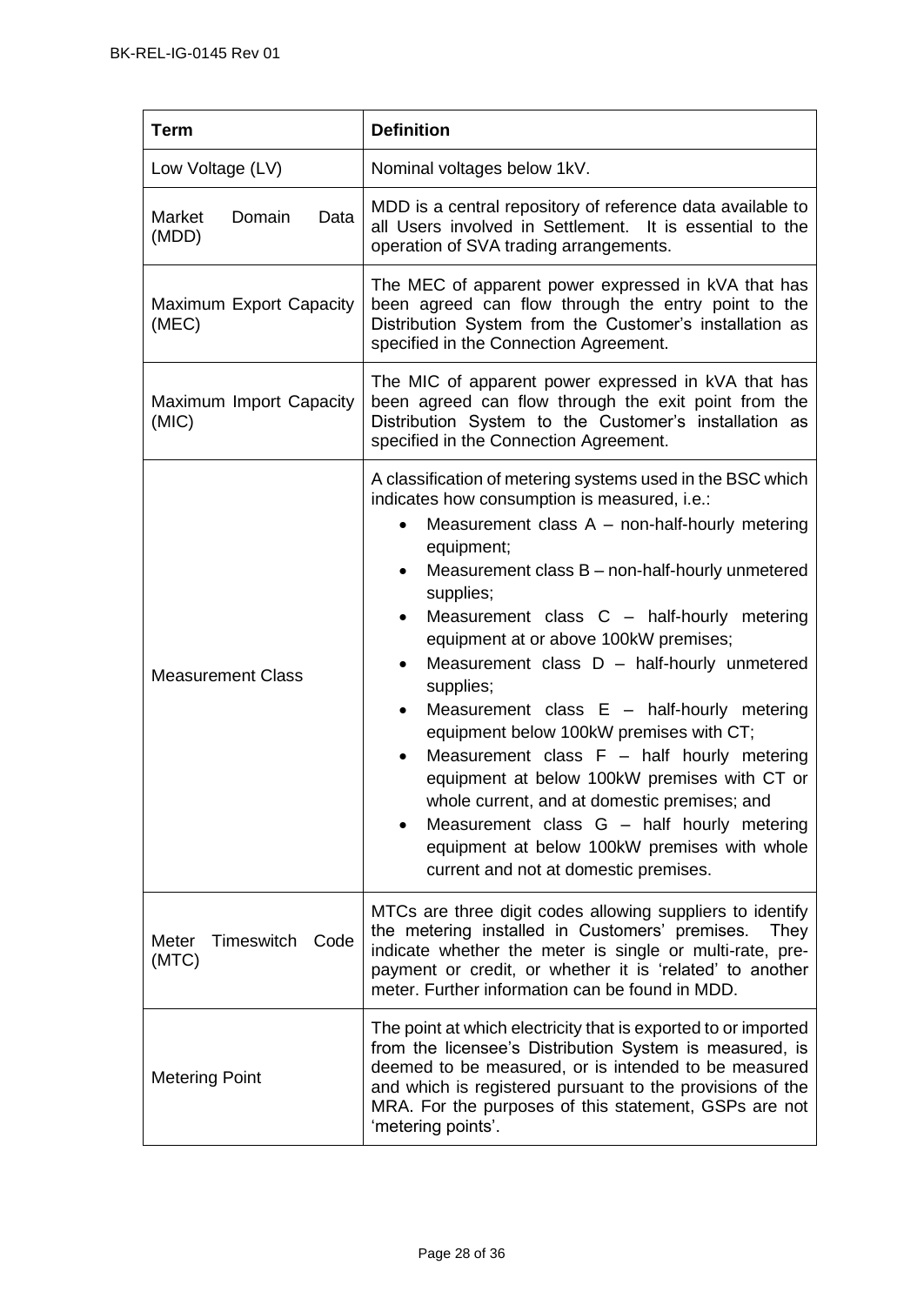| <b>Term</b>                                             | <b>Definition</b>                                                                                                                                                                                                          |
|---------------------------------------------------------|----------------------------------------------------------------------------------------------------------------------------------------------------------------------------------------------------------------------------|
| Metering<br>Point<br>Administration<br>Number<br>(MPAN) | A number relating to a Metering Point under the MRA.                                                                                                                                                                       |
| <b>Metering System</b>                                  | Particular commissioned metering equipment installed for<br>the purposes of measuring the quantities of exports and/or<br>imports at the exit point or entry point.                                                        |
| Metering System Identifier<br>(MSID)                    | MSID is a term used throughout the BSC and its subsidiary<br>documents and has the same meaning as MPAN as used<br>under the MRA.                                                                                          |
| Master<br>Registration<br>Agreement (MRA)               | The MRA is an Agreement that sets out terms for the<br>provision of Metering Point Administration Services<br>(MPAS) Registrations, and procedures in relation to the<br>Change of Supplier to any premise/metering point. |
| <b>Nested Networks</b>                                  | This refers to a situation where there is more than one level<br>of Embedded Network and therefore nested Distribution<br>Systems between LDNOs (e.g. host DNO→primary nested<br>DNO→ secondary nested DNO→ customer).     |
| Non-Final Demand Site                                   | As defined in DCUSA Schedule 32.                                                                                                                                                                                           |
| Ofgem                                                   | Office of Gas and Electricity Markets - Ofgem is governed<br>by GEMA and is responsible for the regulation of the<br>distribution companies.                                                                               |
| Profile Class (PC)                                      | A categorisation applied to NHH MPANs and used in<br>Settlement to group Customers with similar consumption<br>patterns to enable the calculation of consumption profiles.                                                 |
| Settlement                                              | The determination and settlement of amounts payable in<br>respect of charges (including reconciling charges) in<br>accordance with the BSC.                                                                                |
| Settlement Class (SC)                                   | The combination of Profile Class, Line Loss Factor Class,<br>Regime<br>and<br>Standard<br>Settlement<br>Time<br>Pattern<br>Configuration, by Supplier within a GSP group and used<br>for Settlement.                       |
| Standard<br>Settlement<br>Configuration (SSC)           | A standard metering configuration relating to a specific<br>combination of Time Pattern Regimes.                                                                                                                           |
| Supercustomer                                           | The method of billing Users for use of system on an<br>aggregated basis, grouping together consumption and<br>standing charges for all similar NHH metered Customers<br>or aggregated HH metered Customers.                |
| <b>DU<sub>o</sub>S</b><br>Supercustomer<br>Report       | A report of profiled data by Settlement Class providing<br>counts of MPANs and units consumed.                                                                                                                             |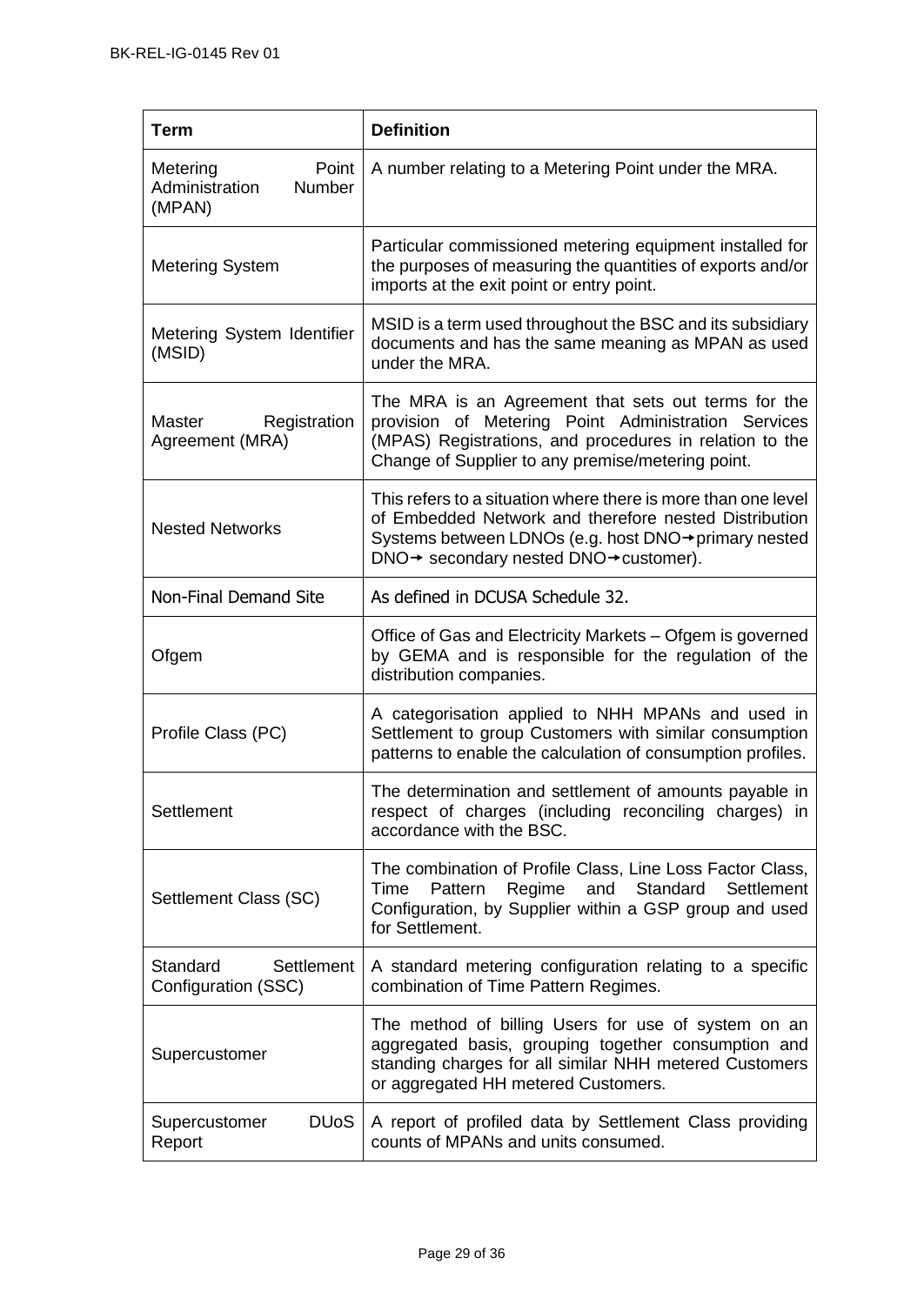| Term                                                         | <b>Definition</b>                                                                                                                                                                                            |
|--------------------------------------------------------------|--------------------------------------------------------------------------------------------------------------------------------------------------------------------------------------------------------------|
| Supplier                                                     | An organisation with a supply licence responsible for<br>electricity supplied to and/or exported from a metering<br>point.                                                                                   |
| Supplier Volume Allocation   As defined in the BSC.<br>(SVA) |                                                                                                                                                                                                              |
| Time<br>Pattern<br>Regime<br>(TPR)                           | The pattern of switching behaviour through time that one<br>or more meter registers follow.                                                                                                                  |
| <b>Unmetered Supplies</b>                                    | Exit points deemed to be suitable as unmetered supplies<br>as permitted in the Electricity (Unmetered Supply)<br>Regulations 2001 and where operated in accordance with<br>BSC procedure 520 <sup>11</sup> . |
| Use of System Charges                                        | Charges which are applicable to those parties which use<br>the Distribution System.                                                                                                                          |
| User                                                         | Someone that has a use of system agreement with the<br>LDNO e.g. a supplier, generator or other LDNO.                                                                                                        |

 $11$  Balancing and Settlement Code Procedures are available from <http://www.elexon.co.uk/pages/bscps.aspx>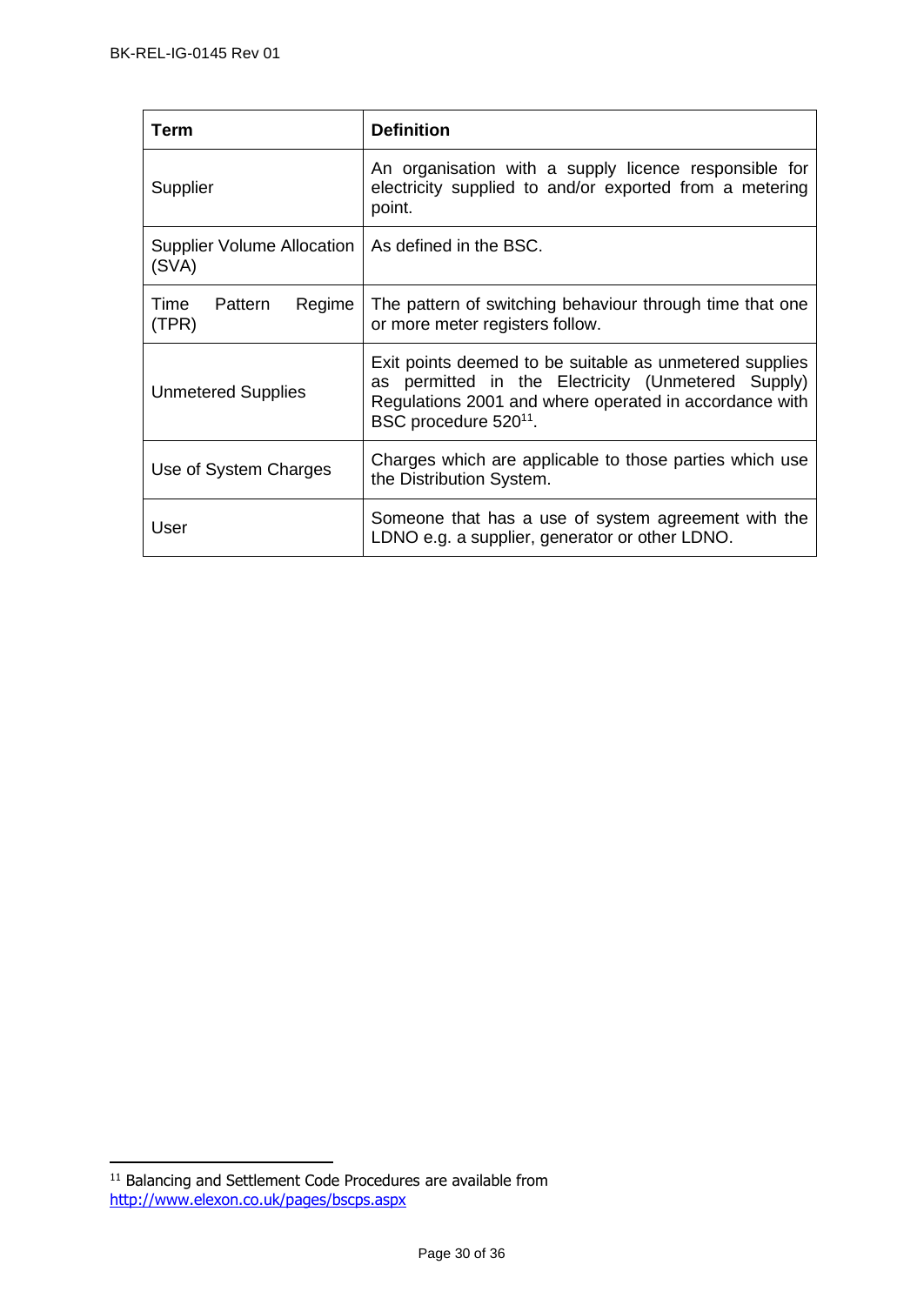## <span id="page-30-0"></span>**APPENDIX 2 - GUIDANCE NOTES<sup>12</sup>**

## <span id="page-30-1"></span>**Background**

- 2.1 The electricity bill from your Supplier contains an element of charge to cover electricity distribution costs. This distribution charge covers the cost of operating and maintaining a safe and reliable Distribution System that forms the 'wires' that transport electricity between the national transmission system and end users such as homes and businesses. Our Distribution System includes overhead lines, underground cables, as well as substations and transformers.
- 2.2 In most cases, your Supplier is invoiced for the distribution charge and this is normally part of your total bill. In some cases, for example business users, the supplier may pass through the distribution charge as an identifiable line item on the electricity bill.
- 2.3 Where electricity is generated at a property your Supplier may receive a credit for energy that is exported on to the Distribution System. These credits are intended to reflect that the exported generation may reduce the need for traditional demand led reinforcement of the Distribution System.
- 2.4 Understanding your distribution charges could help you reduce your costs and increase your credits. This is achieved by understanding the components of the charge to help you identify whether there may be opportunities to change the way you use the Distribution System.

#### <span id="page-30-2"></span>**Meter point administration**

- 2.5 We are responsible for managing the electricity supply points that are connected to our Distribution System. Typically, every supply point is identified by a Meter Point Administration Number (MPAN). A few supply points may have more than one MPAN depending on the metering configuration (e.g. a school which may have an MPAN for the main supply and an MPAN for catering).
- 2.6 The full MPAN is a 21 digit number, preceded by an 'S'. The MPAN applicable to a supply point is found on the electricity bill from your Supplier. This number enables you to establish who your electricity distributor is, details of the characteristics of the supply and importantly the distribution charges that are applicable to your premise.
- 2.7 The 21-digit number is normally presented in two sections as shown in the following diagram. The top section is supplementary data which gives information about the characteristics of supply, while the bottom 'core' is the unique identifier.

 $12$  These guidance notes are provided for additional information and do not form part of the application of charges.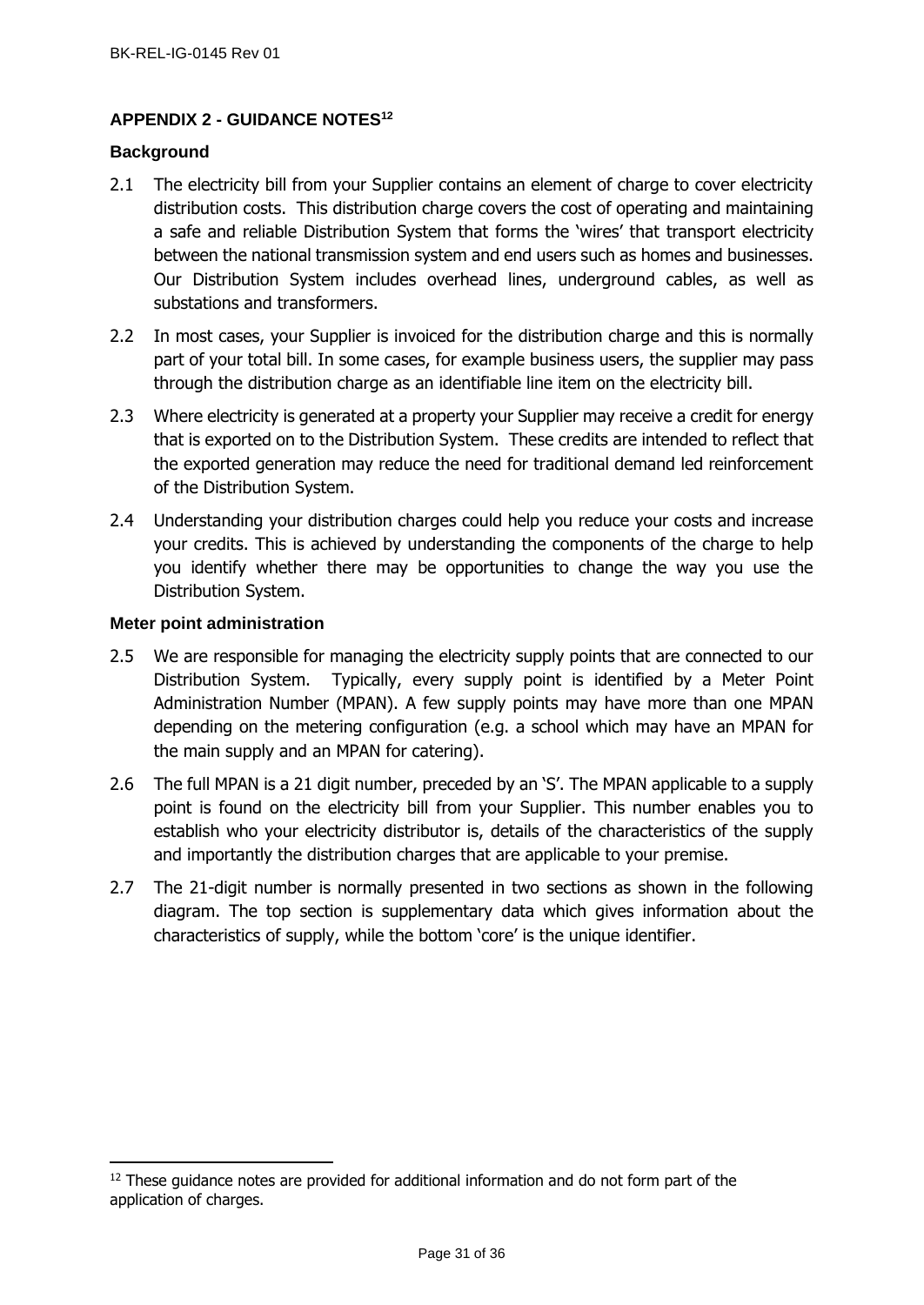## Full MPAN diagram



- 2.8 Generally, you will only need to know the Distributor ID and line loss factor class to identify the distribution charges for your premise. However, there are some premises where charges are specific to that site. In these instances, the charges are identified by the core MPAN. The Distributor ID for IPNL is 24. Other Distributor IDs can be referenced in the glossary.
- 2.9 Additionally, it can be useful to understand the profile class provided in the supplementary data. The profile class will be a number between 00 and 08. The following list provides details of the allocation of profile classes to types of customers:
	- '01' Domestic customers with unrestricted supply
	- '02' Domestic customers with restricted load, for example off-peak heating
	- '03' Non-domestic customers with unrestricted supply
	- '04' Non-domestic customers with restricted load, for example off-peak heating
	- '05' Non-domestic maximum demand customers with a Load Factor of less than 20%
	- '06' Non-domestic maximum demand customers with a Load Factor between 20% and 30%
	- '07' Non-domestic maximum demand customers with a Load Factor between 30% and 40%
	- '08' Non-domestic maximum demand customers with a Load Factor over 40% or non-half-hourly metered generation customers
	- '00' Half-hourly metered demand and generation customers
- 2.10 Unmetered Supplies will be allocated to profile class 01, 08 and 00 depending on the type of load or the measurement method of the load.
- 2.11 The allocation of the profile class will affect your charges. If you feel that you have been allocated the wrong profile class, please contact your Supplier as they are responsible for this.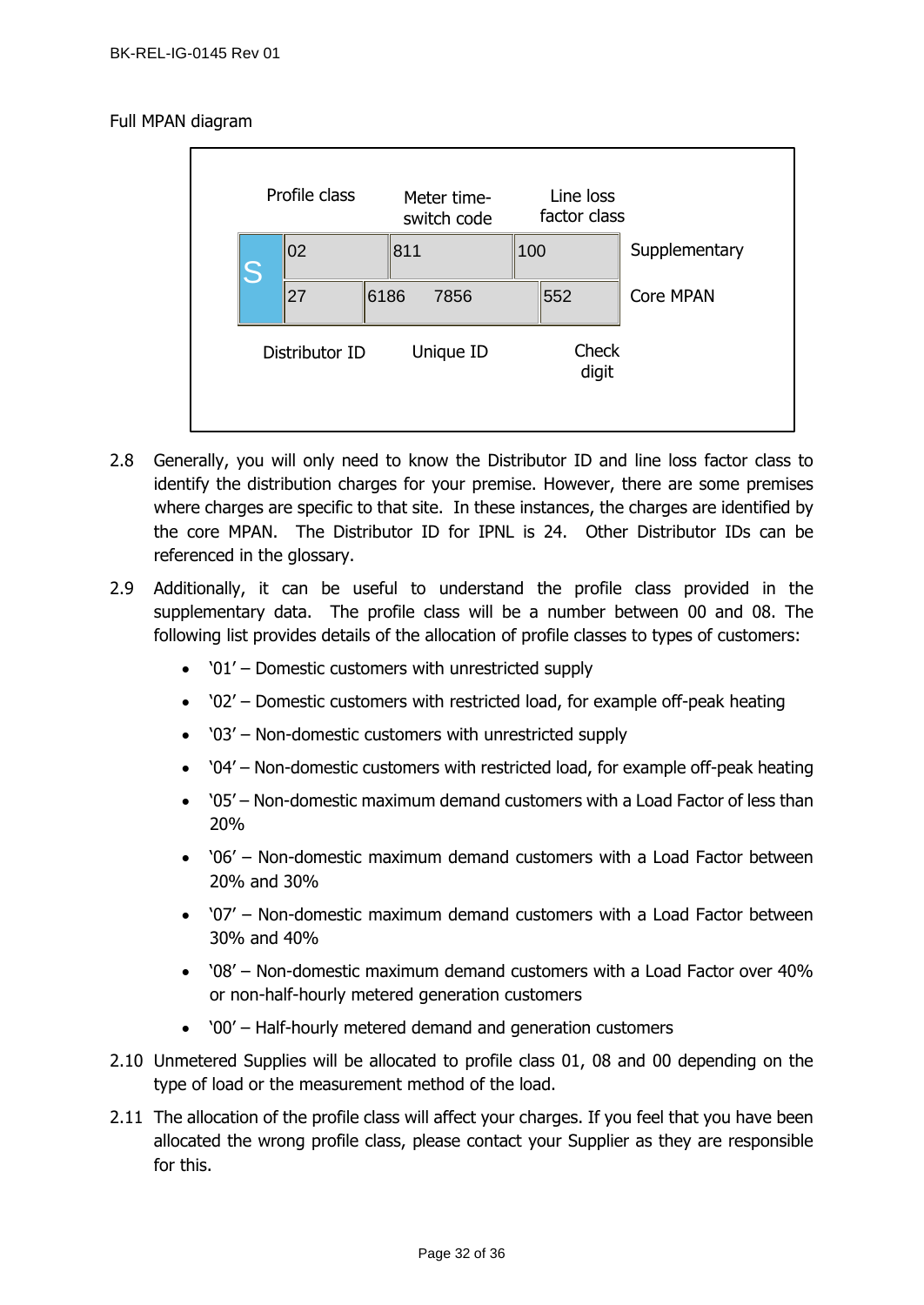## <span id="page-32-0"></span>**Your charges**

- 2.12 All distribution charges that relate to our Distributor ID 27 are provided in this statement.
- 2.13 You can identify your charges by referencing your line loss factor class, from Annex 1. If the MPAN is for a Designated EHV Property, then the charges will be found in Annex 2. In a few instances, the charges maybe contained in Annex 3. When identifying charges in Annex 2, please note that some line loss factor classes have more than one charge. In this instance you will need to select the correct charge by cross referencing with the core MPAN provided in the table.
- 2.14 Once you have identified which charge structure applies to your MPAN then you will be able to calculate an estimate of your distribution charge using the calculator provided in the spreadsheet 'Schedule of charges and other tables' found in the sheet called 'Charge Calculator'. This spreadsheet can be downloaded from [http://www.gtc-uk.co.uk/about](http://www.gtc-uk.co.uk/about-us/our-regulated-businesses)[us/our-regulated-businesses](http://www.gtc-uk.co.uk/about-us/our-regulated-businesses).

## <span id="page-32-1"></span>**Reducing your charges**

- 2.15 The most effective way to reduce your energy charges is to reduce your consumption by switching off or using more energy efficient appliances. However, there are also other potential opportunities to reduce your distribution charges; for example, it may be beneficial to shift demand or generation to a better time period. Demand use is likely to be cheaper outside peak periods and generation credits more beneficial, although the ability to directly benefit will be linked to the structure of your supply charges.
- 2.16 The calculator mentioned above provides the opportunity to establish a forecast of the change in distribution charges that could be achieved if you are able to change any of the consumption related inputs.

## <span id="page-32-2"></span>**Reactive power and reactive power charges**

- 2.17 Reactive power is a separately charged component of connections that are half-hourly metered. Reactive power charges are generally avoidable if 'best practice' design of the properties' electrical installation has been provided in order to maintain a power factor between 0.95 and unity at the Metering Point.
- 2.18 Reactive Power (kVArh) is the difference between working power (active power measured in kW) and total power consumed (apparent power measured in kVA). Essentially it is a measure of how efficiently electrical power is transported through an electrical installation or a Distribution System.
- 2.19 Power flowing with a power factor of unity results in the most efficient loading of the Distribution System. Power flowing with a power factor of less than 0.95 results in much higher losses in the Distribution System, a need to potentially provide higher capacity electrical equipment and consequently a higher bill for you, the consumer. A comparatively small improvement in power factor can bring about a significant reduction in losses since losses are proportional to the square of the current.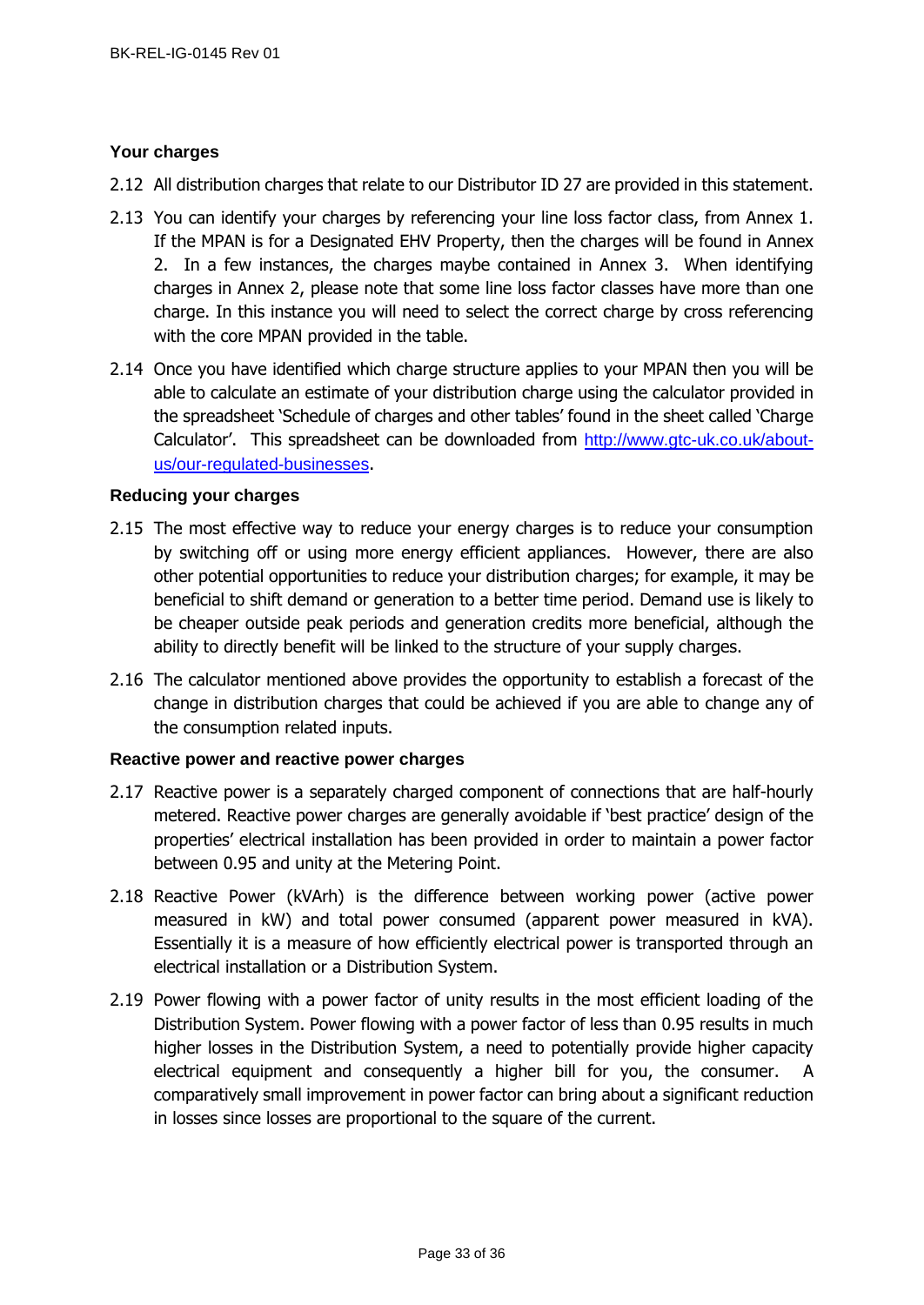- 2.20 Different types of electrical equipment require some 'reactive power' in addition to 'active power' in order to work effectively. Electric motors, transformers and fluorescent lighting, for example, may produce poor power factors due to the nature of their inductive load. However, if good design practice is applied then the poor power factor of appliances can be corrected as near as possible to source. Alternatively, poor power factor can be corrected centrally near to the meter.
- 2.21 There are many advantages that can be achieved by correcting poor power factor. These include: reduced energy bills through lower reactive charges, lower capacity charges and reduced power consumption and reduced voltage drop in long cable runs.

## <span id="page-33-0"></span>**Site-specific EHV charges**

2.22 IPNL does not have any EHV sites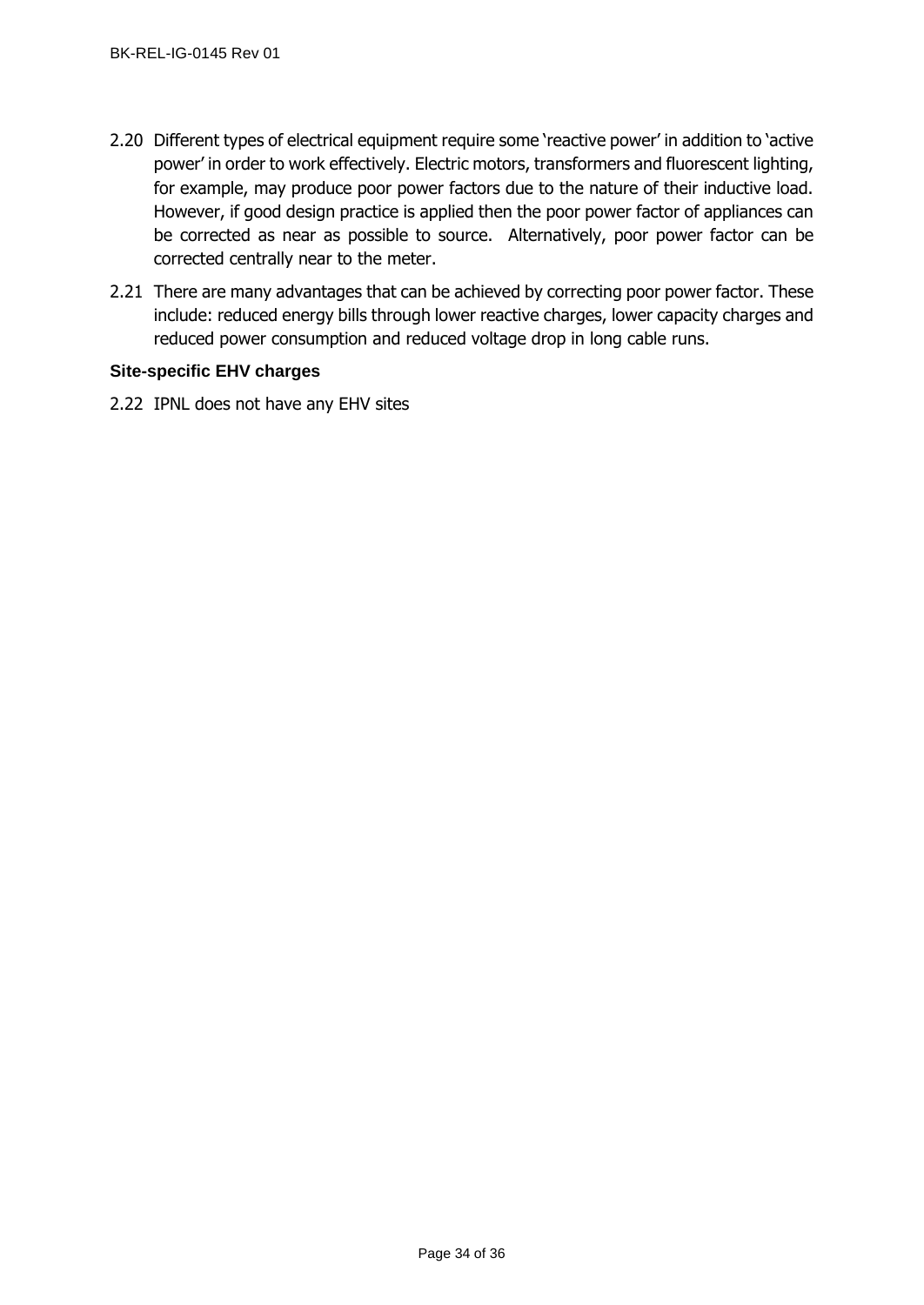## **Appendix 3 – Non-Final Demand Site Certificate**

A certificate set out in the form of the example shown below should be submitted to confirm that a site qualifies as a Non-Final Demand Site.

| <b>Non-Final Demand Site Certificate of Compliance</b>                                                                                                                                                                                                                                                                                                                                                                                                                                                                     |  |
|----------------------------------------------------------------------------------------------------------------------------------------------------------------------------------------------------------------------------------------------------------------------------------------------------------------------------------------------------------------------------------------------------------------------------------------------------------------------------------------------------------------------------|--|
| This is to certify that the Metering System listed below qualifies as compliant with the<br>criteria of a Non-Final Demand Site, for the purposes of Use of System charges, and<br>that:                                                                                                                                                                                                                                                                                                                                   |  |
| The property is a Single Site at which either or both Electricity Storage and/or Electricity<br>Generation occurs (whether the facility (ies) at the site are operating or being<br>commissioned, repaired or decommissioned), and that:                                                                                                                                                                                                                                                                                   |  |
| a) has an export MPAN and an import MPAN with associated metering equipment<br>which only measures export from Electricity Storage and/or Electricity<br>Generation and import for or directly relating to Electricity Storage and/or<br>Electricity Generation (and not export from another source and/or import for<br>another activity); and<br>if registered in an MPAS Registration System, is subject to certification from<br>i)<br>a Supplier Party that the site meets the criteria in paragraph (a) above, which |  |

certificate has been provided to the DNO/IDNO Party; or ii) if registered in CMRS, is subject to certification from the Customer (or its CVA Registrant) that the site meets the criteria in paragraph (a) above, which certificate has been provided to the DNO/IDNO Party.

For the purposes of this declaration, the term Non-Final Demand Site has the meaning given to it in the DCUSA.

Metering System Site Address:

Qualifying Import MPAN/MSID(s) Qualifying Export MPAN/MSID(s)

I declare that I understand the qualification requirements and certify that the above Metering System meets the criteria of a Non-Final Demand Site.

Authorised signatory:

Name and designation:

On behalf of company:

Date: